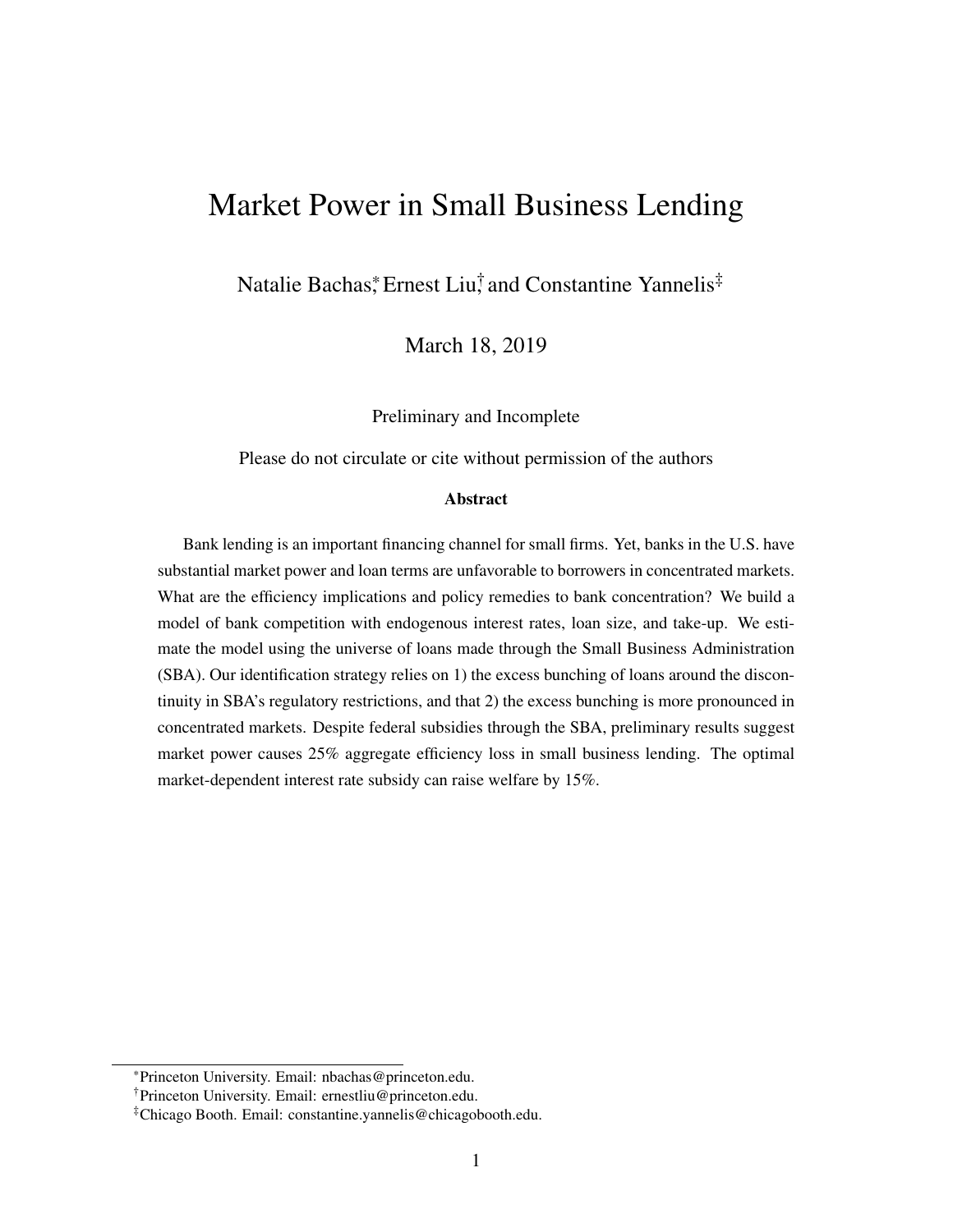### 1 Introduction

Bank lending is an important financing channel for young and small firms and is therefore critically important for the aggregate economy [\(Kaplan and Zingales](#page-26-0) [\(1997\)](#page-26-0)). Yet, reliance on geographic proximity between borrowers and lenders [\(Petersen and Rajan](#page-26-1) [\(1994\)](#page-26-1)) can give banks substantial market power and potentially cause under-provision of credit [\(Dreschler, Savov, and](#page-25-0) [Schnabl](#page-25-0) [\(2017\)](#page-25-0)). Several federal programs in the United States exist to regulate pricing and encourage bank lending to small businesses.

To study this problem, we build and estimate a model of imperfect competition in bank lending with endogenous interest rates, loan size, and take-up. In the model, a finite number of banks compete for borrowers by offering loan contracts. Each contract specifies both the interest rate and the loan size. Banks are differentially preferred by borrowers with idiosyncratic taste shocks over banking services. Taste heterogeneity, together with the finiteness of competing banks, grants banks market power.

The model generates a mapping from bank concentration to lending outcomes and clarifies the implications of bank market power on both the intensive and extensive margins of bank lending. Despite market power, the intensive margin of loan size is always efficient conditioning on loan issuance, as banks choose the optimal loan size to maximize joint bank-firm surplus and only use interest rates to optimally extract surplus. However, market power distorts the extensive margin of lending, as high interest rates in concentrated local markets discourages firms from taking out loans. Our model is highly tractable: it yields analytic solutions and is amenable to theoretical normative policy analysis.

We estimate the model using the universe of small business loans made through a major federal loan subsidy program in the United States - the Small Business Administration (SBA) Express program. The SBA guarantees loans made by commercial lenders to in-need small businesses that are otherwise rejected from all other sources of external financing. It therefore relies on the existing banking infrastructure to pass the subsidy through to targeted firms.

Using a novel identification strategy that combines geographic variations in bank concentration and discontinuities in the regulatory specifications of the SBA program, we quantify the impact of market power on small business lending. We find quantitatively substantial market power and inefficiencies: on average, banks capture 20-30% of surplus from lending relationships. We estimate the efficacy of loan subsidy through the SBA program and perform a wide range of policy counterfactuals.

The coverage, granularity, and policy variation contained within this dataset makes it the ideal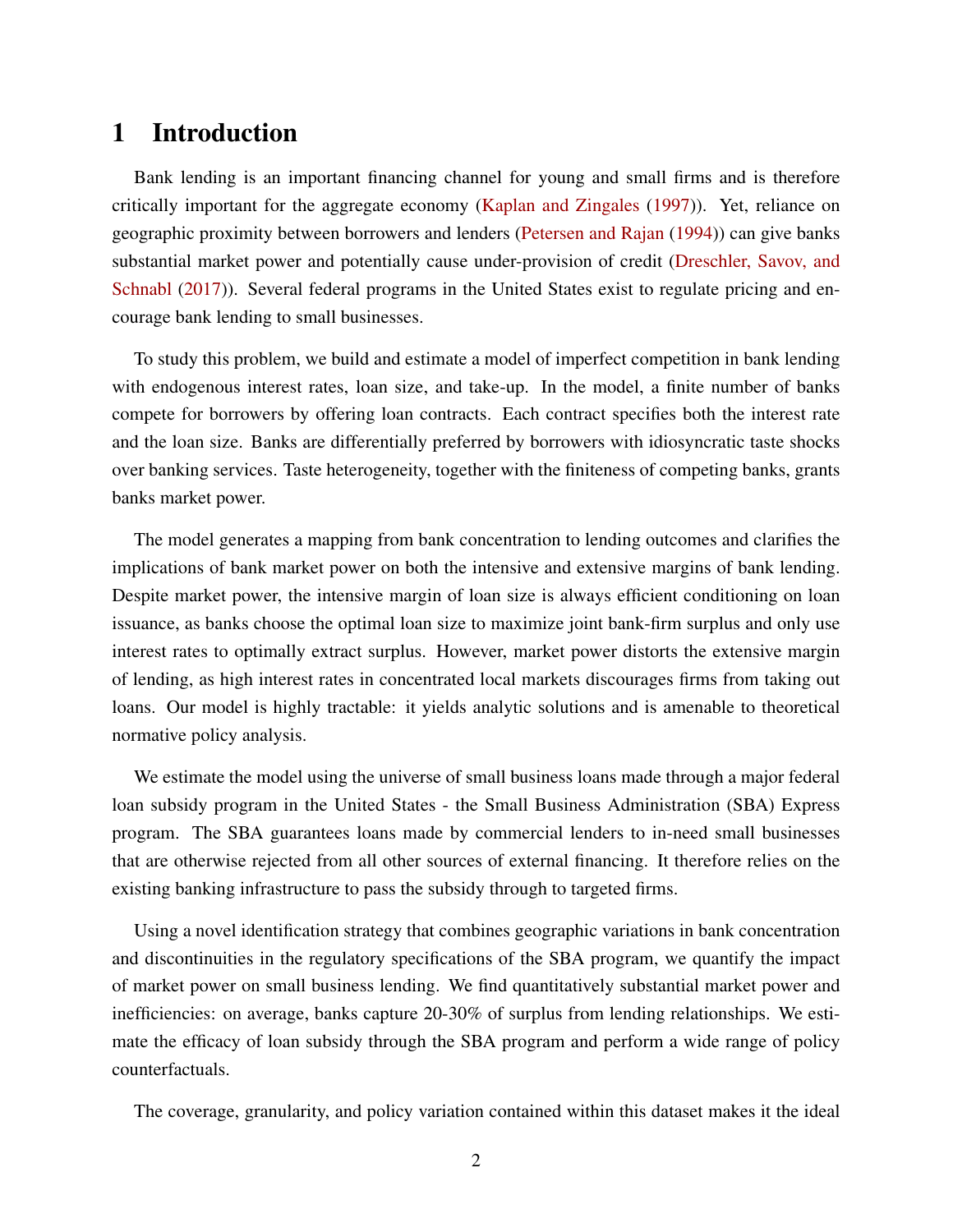laboratory to study market concentration. We observe the location of both borrowers and banks, which allows us to generate measures of market concentration both cross-sectionally and over time, as well as contract-level information on loan terms (interest rate, size) and repayment outcomes. Loans made through the program are subject to an interest rate ceiling, which places an exogenous constraint on banks' pricing problems.

Our identification strategy builds on the literature that uses kinks and notches to identify key elasticities [\(Kleven](#page-26-2)  $(2016)$ ).,<sup>[1](#page-2-0)</sup> extending the methodology into a two dimensional space. Broadly speaking, this approach uses discontinuities in economic agents' choice set and the consequent discontinuities in the equilibrium outcome distribution to infer structural parameters that govern economic behaviors. In our setting, loans made through the SBA are subject to a loan-size dependent interest rate cap — specifically loans smaller or equal to \$50,000 are capped at a rate of Prime  $+ 6.5\%$ , while loans larger than \$50,000 are limited to Prime  $+ 4.5\%$ .

Our model generates empirically testable predictions for 1) how lenders should respond to the specific policy variation in our dataset, and 2) how this response should differ across markets with varying degrees of competition. This regulation impacts equilibrium loan terms and generates excess mass in the distribution of loan size right before the interest ceiling becomes discontinuously more stringent. In more concentrated markets, banks have incentives to charge higher interest rates; consequently, the interest rate ceiling is more binding, and the excess mass generated by the regulatory discontinuity is more pronounced. Importantly, this excess mass is an empirically tractable object that maps to the theoretical moments of the model. We use the observed relationship between excess mass and market concentration to estimate the model parameters and understand how market power affects loan terms.

Methodologically, we advance the bunching approach to environments with multi-dimensional behavioral response. Existing papers that employ the bunching approach study how discontinuities in choice sets affect the equilibrium distribution of a single endogenous choice variable, relative to a counterfactual absent any policy discontinuity. In our setting, banks compete on two-dimensional loan contracts—loan size and interest rates—and respond in both dimensions to discontinuities in the interest ceiling. Furthermore, this means the loan distribution could become distorted both above *and* below the discontinuity. We provide general moment conditions for estimation that address these challenges of multi-dimensional behavioral response, and derive a methodology to recover the joint counterfactual distribution of loan and interest rate contracts.

<span id="page-2-0"></span><sup>&</sup>lt;sup>1</sup>For example [Best and Kleven](#page-25-1) [\(2018\)](#page-25-1) study how the UK mortgage market responds to transaction taxes, and study how labor supply responds to tax notches in Pakistan [\(Kleven and Waseem](#page-26-3) [\(2013\)](#page-26-3) ) and tax rate kinks in the US [Saez](#page-26-4) [\(2010\)](#page-26-4).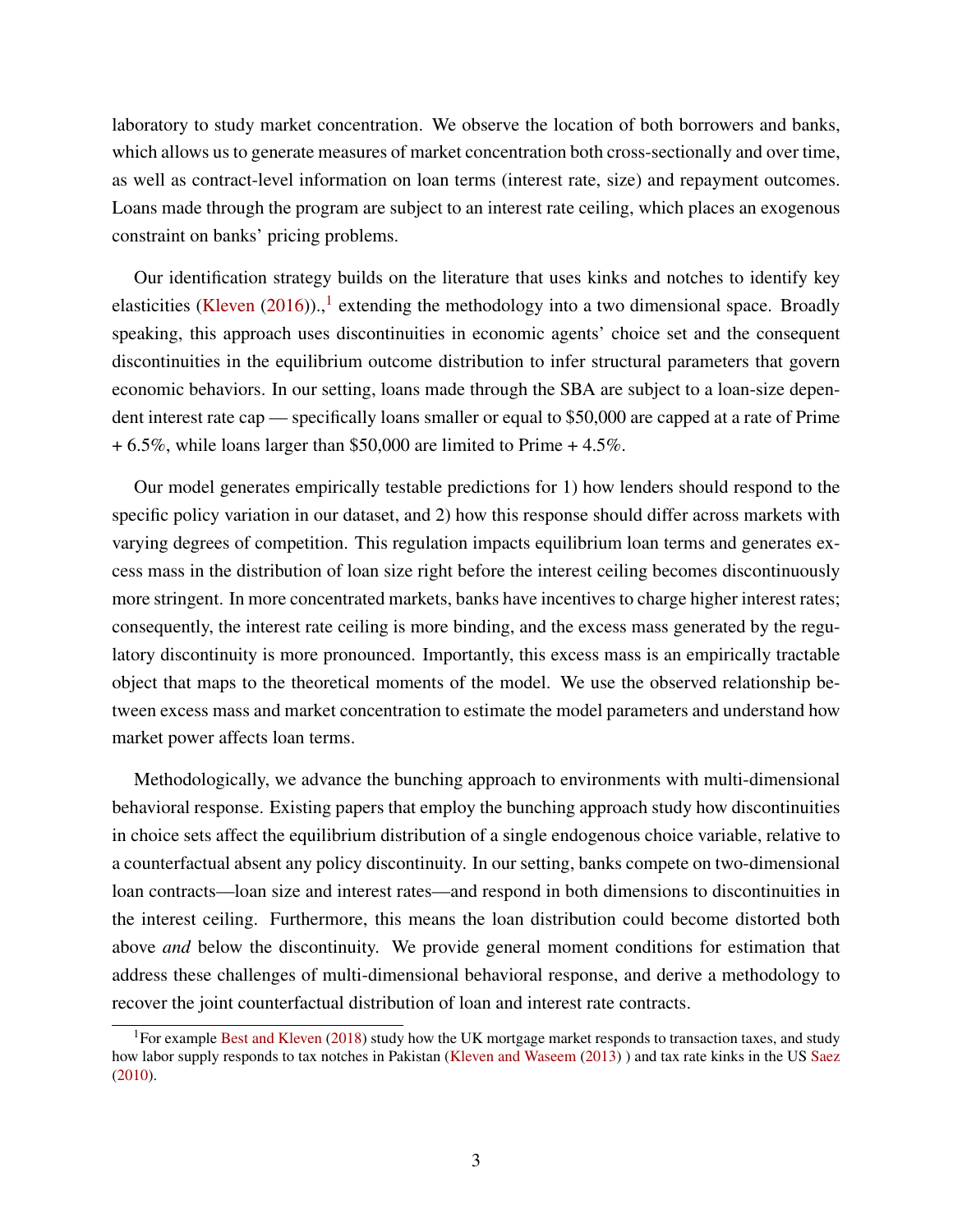This paper relates to three literatures. First, we contribute to the broad literature on the rising market concentration in the United States [\(Barkai](#page-25-2) [\(2018\)](#page-25-2), [De Loecker](#page-25-3) [\(2018\)](#page-25-3), [Liu, Mian, and Sufi](#page-26-5) [\(2019\)](#page-26-5)). Notably, the market power of financial institutions has been studied in the context of deposits [\(Dreschler et al.](#page-25-0) [\(2017\)](#page-25-0), [Dreschler, Savov, and Schnabl](#page-25-4) [\(2018\)](#page-25-4)) and consumer lending (Nelson, Cuesta). We contribute to this literature by studying implications of concentration on bank lending, both theoretically and empirically.

Second, we contribute to the "bunching" literature [\(Kleven](#page-26-2) [\(2016\)](#page-26-2), [Best and Kleven](#page-25-1) [\(2018\)](#page-25-1), [Kleven and Waseem](#page-26-3) [\(2013\)](#page-26-3), [DeFusco and Paciorek](#page-25-5) [\(2017\)](#page-25-5)) by advancing the methodology to multi-dimensional behavioral responses. We advance the bunching approach, which has traditionally focused on a single endogenous choice variable, to approaches with a multi-dimensional behavioral response. We apply this to a standard choice that banks and clients make– jointly determining interest rates and loan limits, but the approach can be used in a wide variety of contexts in economics and finance.

Third, we contribute to the literature on small business lending in the United States [\(Barrot](#page-25-6) [\(2016\)](#page-25-6), [Bachas, Kim, and Yannelis](#page-25-7) [\(2019\)](#page-25-7), [Brown and Earle](#page-25-8) [\(2017\)](#page-25-8), [Darmouni and Sutherland](#page-25-9) [\(2018\)](#page-25-9), [Evans and Jovanovic](#page-25-10) [\(1989\)](#page-25-10), [Granja, Leuz, and Rajan](#page-25-11) [\(2018\)](#page-25-11), [Howell](#page-25-12) [\(2017\)](#page-25-12), [Petersen](#page-26-1) [and Rajan](#page-26-1) [\(1994,](#page-26-1) [1995\)](#page-26-6), [Kaplan and Zingales](#page-26-0) [\(1997\)](#page-26-0)). This paper provides new evidence on how market power shapes small business lending, and how interest rate subsidies from a large federal program impact aggregate welfare.

We begin with an exposition of the model in section 2. Section 3 discusses the empirical setting, data, and relevant policy variation, while section 4 discusses the identification strategy. Section 5 describes the estimation procedure and empirical findings. Section 6 concludes.

### 2 Model

#### 2.1 Setup

Consider a market with finite *K* banks and a continuum of borrowers of finite measure. Let *k* index for banks and *i* index for borrowers.

Loan Demand and Borrower Payoff Each borrower is characterized by a tuple of characteristics,  $\mathbf{x}_i \equiv (z_i, p_i, \delta_i)$ . In the cross-section, these characteristics  $\mathbf{x}_i$  follow a continuous joint distribution *F* with bounded support. Borrower of characteristics  $x_i$  has a production function that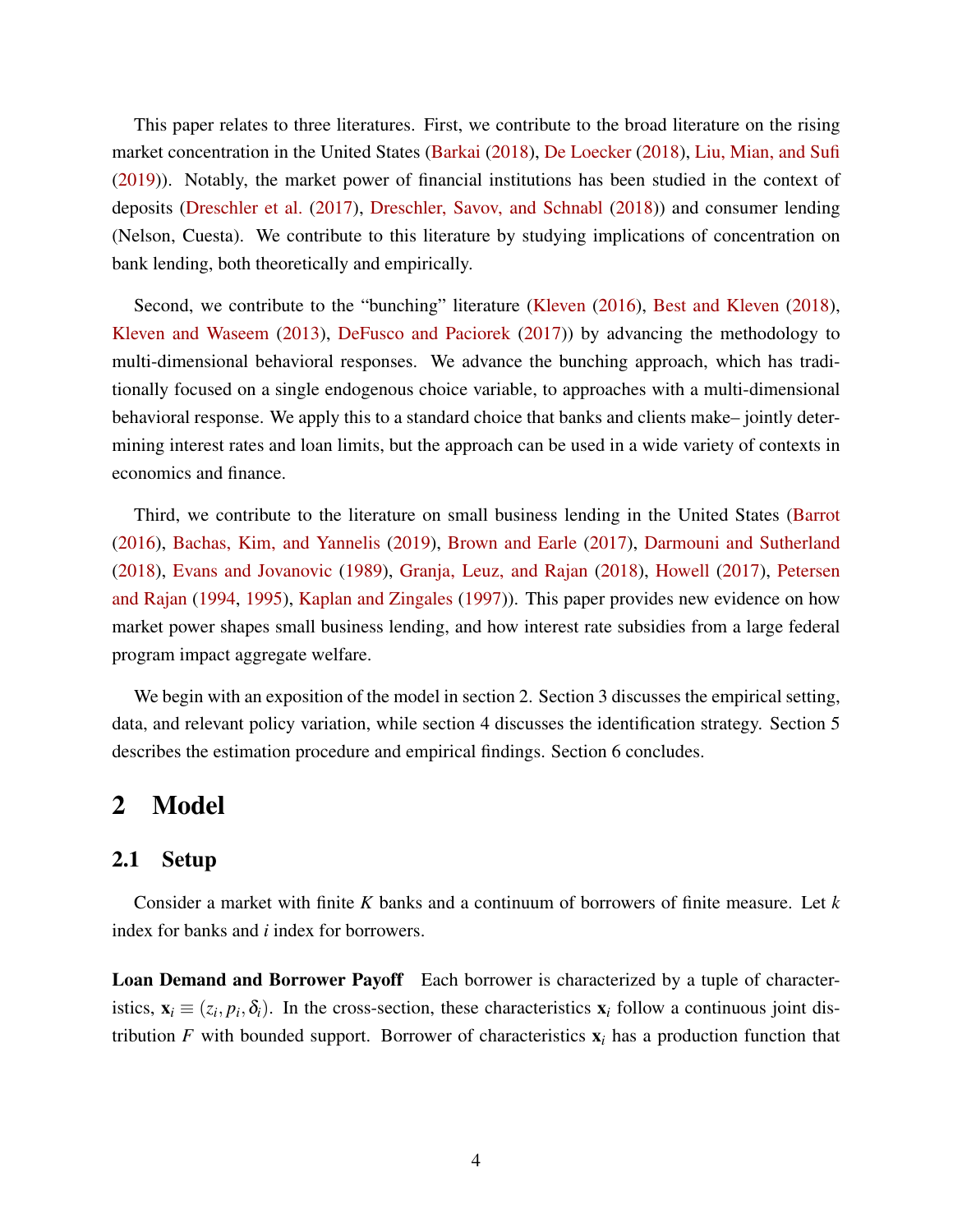generates output from bank loans according to

$$
\begin{cases} z_i L^{\alpha} & \text{with probability } p_i, \\ \delta_i L & \text{otherwise,} \end{cases}
$$

where *L* is the size of loan,  $z_i$  is his productivity, and  $\delta_i$  < 1 is the loan recovery rate in case of project failure.

A loan contract is a doublet (*r*,*L*) of interest rate and loan size. We model default as involuntary: if a borrower accepts a contract, he gets *L* from the bank to invest into his project, and he repays  $(1+r)L$  when his project succeeds and  $\delta_i L$  when it fails. Borrower *i*'s utility of taking out a loan from bank *k* is

$$
u_{ik} = \xi_{ik} \times p_i \left( z_i L^{\alpha} - (1+r)L \right),\tag{1}
$$

where  $\xi_{ik} \geq 0$  is a random taste shock that is drawn from distribution  $G_K$  and is i.i.d. across borrowers and banks. We refer to  $v_{ik} \equiv p_i (z_i L_{ik}^\alpha - (1+r_{ik}) L_{ik})$  as the *contractual utility* and  $u_{ik}$  as the *realized utility*. The taste shocks ξ*ik* represent idiosyncratic heterogeneity, such as borrowers' differential preferences for the services provided by differentiated banks. Every borrower can choose not to take out any loans. We normalize the utility of this outside option to be another random realization of the idiosyncratic shock  $\xi_{i0}$  drawn from  $G_K$ . We elaborate on properties of these shocks below.

Without loss of generality, every bank offers one contract to each borrower. The borrower's problem is to choose the contract *k* that yields him the highest realized utility  $u_{ik}$ . Let  $v_{i0} \equiv 1$ , and we say the borrower chooses contract  $k = 0$  if he decides not to borrow. The probability that borrower *i* chooses bank *k*, which we denote as *qik*, is

<span id="page-4-0"></span>
$$
q_{ik} \equiv Pr(i \text{ chooses } k) = Pr\left(\xi_{ik} v_{ik} \ge \xi_{ik'} v_{ik'} \text{ for all } k'\right). \tag{2}
$$

 $q_{ik}$  is increasing in  $v_{ik}$ , the attractiveness of the contract offered by bank k, and decreasing in  $v_{ik}$  for all  $k' \neq k$ . More generally, we can write the choice probability as a function of contractual utilities:  $q_{ik} (v_{ik}; \{v_{ik'}\}_{k' \neq k})$ . We normalize  $\xi_{ik}$  so that the expected value of realized utility is equal to the average contractual utility ( $\mathbb{E}[\max_k {\{\xi_{ik}v_{ik}\}}] = \sum_{k=1}^{K}$  $\binom{K}{k=0} q_{ik}v_{ik}$ .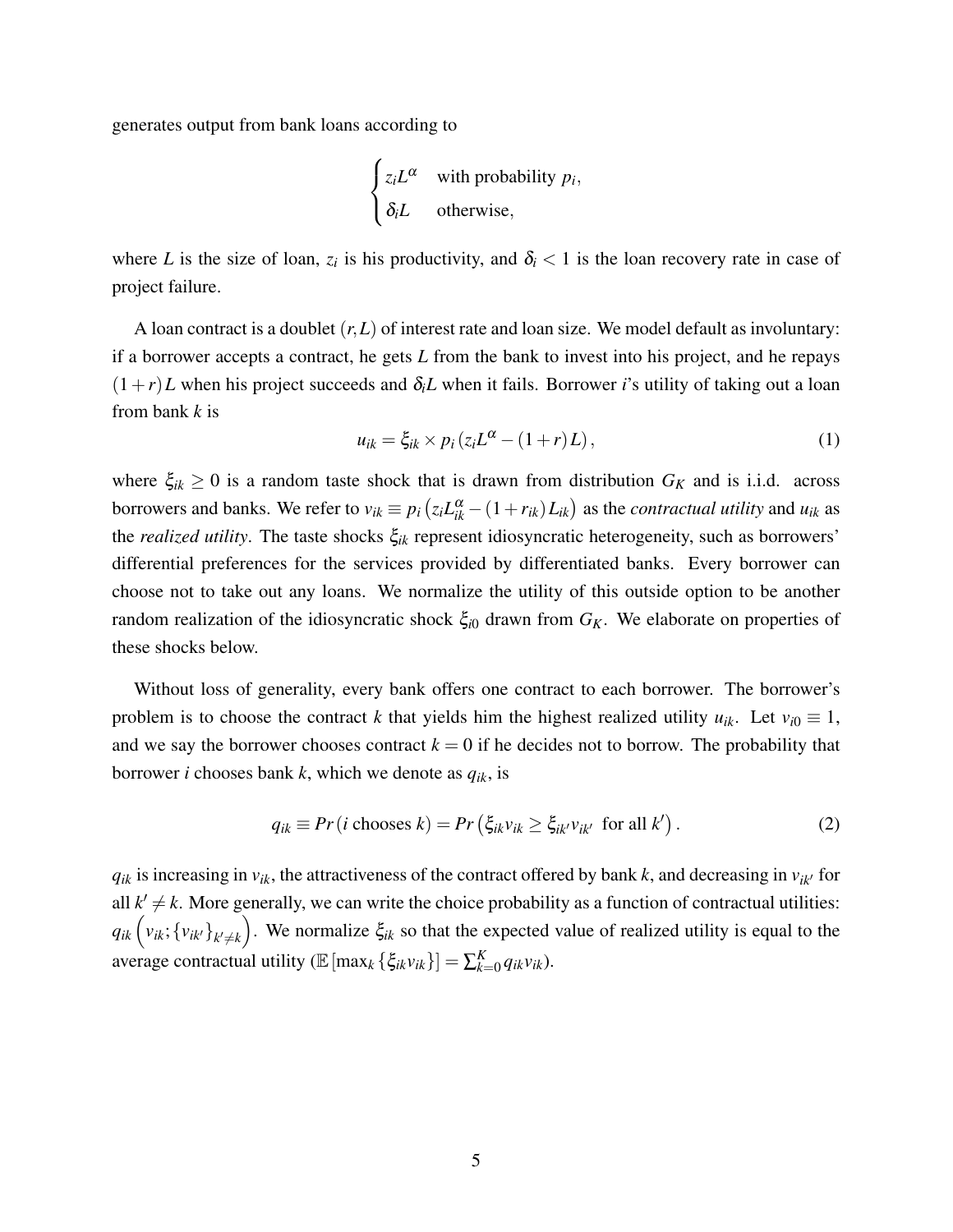**Loan Supply and Lender Payoff** For a given borrower *i*, each lender chooses  $(r, L)$  to maximize expected profit, taking other lenders' loan terms as given. Bank *k*'s expected surplus is

<span id="page-5-0"></span>
$$
LS_{ik} \equiv \max_{r_{ik},L_{ik}} \left[ p_i \left( 1 + r_{ik} - \delta_i \right) L_{ik} - \left( \tilde{c} - \delta_i \right) L_{ik} \right] q \left( v_{ik}; \{ v_{ik'} \}_{k' \neq k} \right) \quad \text{s.t. } v_{ik} = p_i \left( z_i L_{ik}^{\alpha} - \left( 1 + r_{ik} \right) L_{ik} \right). \tag{3}
$$

The term  $\tilde{c}$  represents each lender's unit cost of lending, which include both the opportunity cost of funds as well as any monitoring and servicing costs associated with lending. Given the repayment probability  $p_i$  and the recovery rate  $\delta_i$ , the entire expression in the bracket represents bank  $k$ 's expected profits—revenue net of costs—if the loan is accepted. For expositional purposes, we model banks as symmetric and have the same unit cost of lending ˜*c*. Our theory easily extends to cases with asymmetric costs.

Definition 1. A Laissez-faire equilibrium of a market with *K* lenders is defined as the collection of loan terms and choice probabilities  $\{(r_{ik}, L_{ik}), q_{ik}\}_{i,k}$  such that  $q_{ik}$  satisfies [\(2\)](#page-4-0), and loan terms solve bank's problem [\(3\)](#page-5-0).

Note that the idiosyncratic shocks  $\xi_{ik}$  serve as a modeling tool to generate taste differences. When these shocks are drawn from a degenerate distribution (e.g.  $\xi_{ik} = 1$  for all *i*, *k*), all banks are perfect substitutes. Conversely, banks can be highly differentiated if the underlying distribution *G<sup>K</sup>* exhibits a high variance.

#### 2.2 The Laissez-faire Equilibrium

The solution to bank *k*'s profit maximization problem in [\(3\)](#page-5-0) coincides with the solution of the following problem

<span id="page-5-1"></span>
$$
\max_{r_{ik},L_{ik}} [(1+r_{ik})-c_i] L_{ik} \times q_{ik} \left(v_{ik}; \{v_{ik'}\}_{k' \neq k}\right) \text{ s.t. } v_{ik} = p_i (z_i L_{ik}^{\alpha} - (1+r_{ik}) L_{ik}) \tag{4}
$$

where  $c_i \equiv \frac{\tilde{c} - \delta_i(1-p_i)}{p_i}$  $\frac{(1-p_i)}{p_i}$ . Intuitively,  $c_i$  is the effective marginal cost of lending to borrower *i*, after taking into account 1) bank's cost of funds  $\tilde{c}$ , 2) repayment probability  $p_i$ , and 3) recovery rate  $\delta_i$ in case of default.

Let  $\varepsilon_{ik} \equiv \frac{\partial \ln q_{ik}}{\partial \ln v_{ik}}$  $\frac{\partial \ln q_{ik}}{\partial \ln v_{ik}}$  be the elasticity of  $q_{ik}$  with respect to  $v_{ik}$ , holding contracts offered by all other banks constant. We refer to  $\varepsilon_{ik}$  as the demand elasticity with respect to the contractual utility provided by bank *i*. It is non-negative and stands in contrast to the standard demand elasticity in price theory, which is a derivative taken with respect to prices and is always non-positive.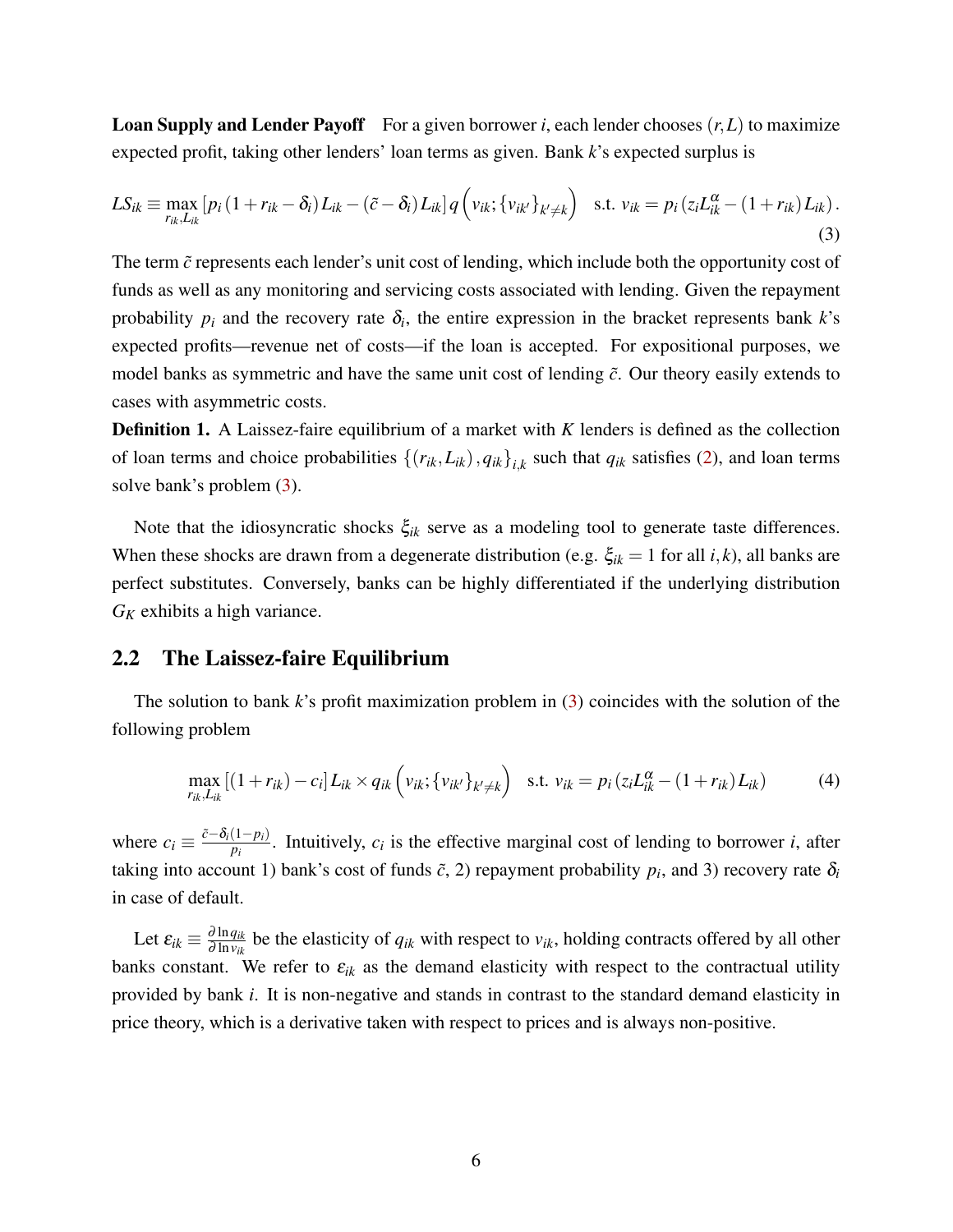The first-order conditions of [\(4\)](#page-5-1) over the loan size and interest rate are, respectively,

<span id="page-6-2"></span>
$$
\{L_{ik}\}\quad \frac{\alpha z_i L_{ik}^\alpha - (1 + r_{ik}) L_{ik}}{z_i L_{ik}^\alpha - (1 + r_{ik}) L_{ik}} = -\frac{1}{\varepsilon_{ik}}.\tag{5}
$$

<span id="page-6-3"></span>
$$
\{r_{ik}\}\quad \frac{(1+r_{ik}-c_i)L_{ik}}{z_iL_{ik}^{\alpha}-(1+r_{ik})L_{ik}}=\frac{1}{\varepsilon_{ik}}.\tag{6}
$$

Proposition 1. *In the Laissez-faire equilibrium, loan terms satisfy*

<span id="page-6-0"></span>
$$
L_{ik} = \left(\frac{\alpha z_i}{c_i}\right)^{\frac{1}{1-\alpha}},\tag{7}
$$

<span id="page-6-1"></span>
$$
\frac{1+r_{ik}-c_i}{c_i} = \frac{1-\alpha}{\alpha} \frac{1}{\varepsilon_{ik}+1}.
$$
\n(8)

The proposition characterizes equilibrium loan size and interest rate. Equation [\(7\)](#page-6-0) shows that equilibrium loan size is efficient, as  $L_{ik}$  solves the maximization problem  $\max_L p_i z_i L^\alpha + (1-p_i)\,\delta_i L$  $c<sub>i</sub>L$ . This result may come as a surprise: banks do have market power, as they are profit-maximizing entities that choose contractual terms. Why is there is no distortion over loan provision along the intensive margin? The intuition is that each bank correctly calculates the benefit and cost of lending. Hence, conditioning on  $(i, k)$  forming a relationship, bank  $k$  chooses the most efficient loan size and extract rent only by charging an interest rate that is higher than the marginal lending cost.

The equilibrium interest rate is characterized by equation [\(8\)](#page-6-1). The left-hand-side captures each bank's profit margin (profit relative to cost). Equilibrium margin can be written as a function of  $\alpha$ , the concavity of borrower's production technology, together the demand elasticity  $\varepsilon_{ik}$ . To understand the expression, note that  $z_iL^{\alpha} - c_iL$ , the total surplus generated by a loan of size *L*, is equal to  $\frac{1-\alpha}{\alpha}c_iL$  when the loan size is optimally chosen. Equation [\(7\)](#page-6-0) therefore implies bank's profit, relative to total surplus generated by loan  $(r_{ik}, L_{ik})$ , is equal to  $\frac{1}{\varepsilon_{ik}+1}$ . Bank's share of surplus is lower when in more elastic markets.

How should interest rates differ between concentrated and competitive markets? Intuitively, when there are more competing banks, demand for loans from a specific bank should become more elastic, as a marginal increase in interest rate—and the consequent reduction in contractual utility—should lead to a greater outflow of potential borrowers. That demand should be more elastic in competitive markets also corresponds well with the formula [\(8\)](#page-6-1) and the notion that interest rate and bank's surplus should be lower in these markets.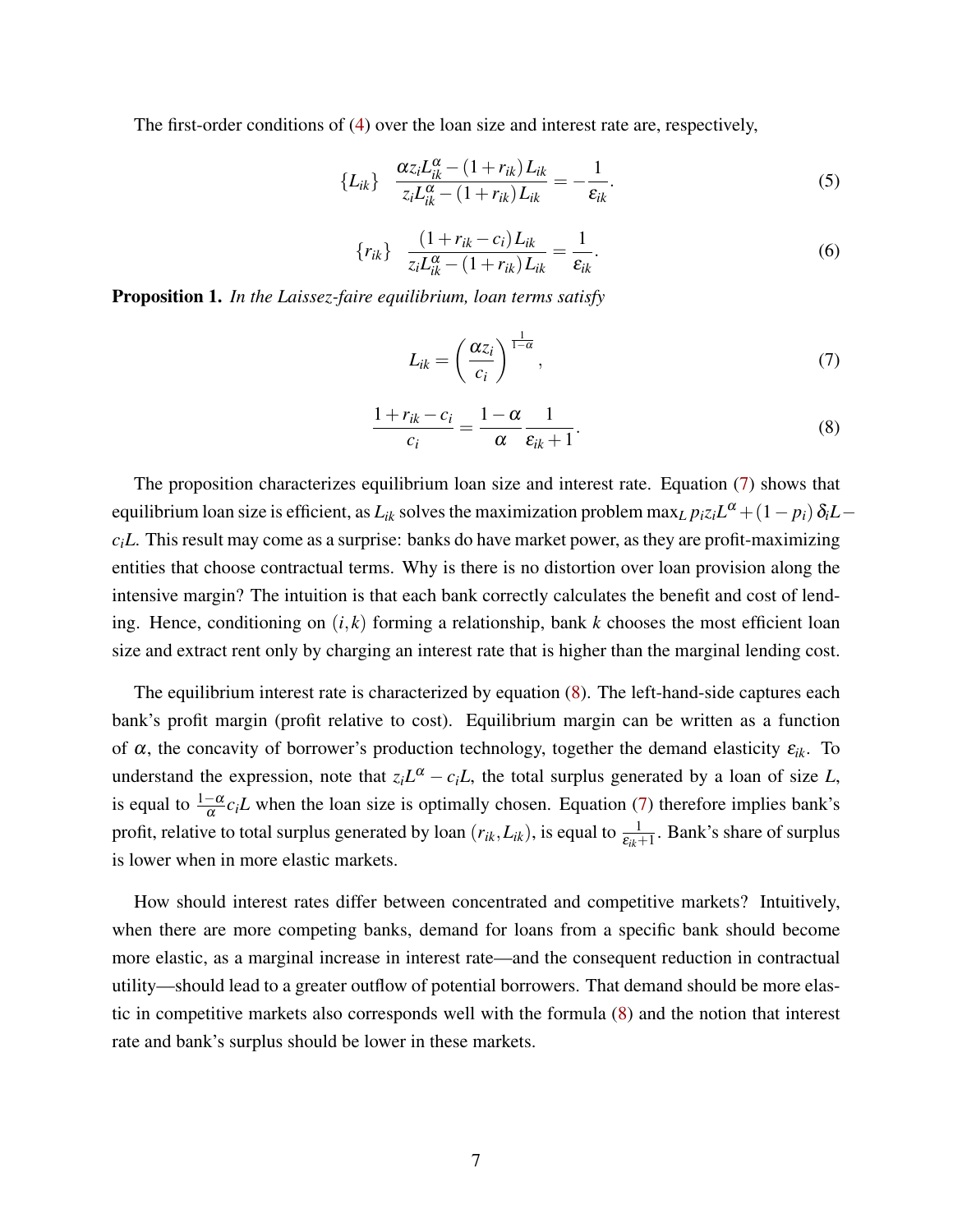Distributional Assumption over ξ*ik* We now impose distributional assumption over the idiosyncratic taste shocks ξ*ik*. The value of specializing the model is to obtain analytic solutions over equilibrium contracts. Our assumption generates the property that, ceteris paribus, demand is more elastic in more competitive markets.

<span id="page-7-0"></span>Assumption 1. ξ*ik's are drawn from a Frechet distribution, with CDF*

$$
G_K(\xi;\sigma) = e^{-(\gamma\xi)^{-\sigma}/(K+1)},
$$

*where*  $\gamma \equiv \Gamma(1-1/\sigma)$  *is a normalizing constant and*  $\Gamma$  *is the Gamma function (Johnson and Kotz (1970)).*

Under Assumption 1, the choice probability for any given bank becomes

$$
q_{ik}\left(\{v_{ik'}\}_{k'=0}^{K}\right) = \frac{v_{ik}^{\sigma}}{\sum_{k'=0}^{K} v_{ik'}^{\sigma}}.
$$
\n(9)

Correspondingly, the probability that firm *i* is unfunded—i.e. the firm chooses the outside option is

$$
q_{i0}=\frac{1}{\sum_{k'=0}^K v_{ik'}^{\sigma}}.
$$

The expected utility of borrower *i* is

$$
EU_i = \left(\frac{1}{K+1} \sum_{k=0}^{K} v_{ik}^{\sigma}\right)^{\frac{1}{\sigma}}.
$$

 $\sigma > 0$  is an important parameter. It captures the substitutability of loans across banks and it relates inversely to the variance of the idiosyncratic taste shocks. Banks are more substitutable when  $\sigma$  is high. As we show below, in the limit as  $\sigma \to \infty$ , banks become perfect substitutes. Conversely, as  $\sigma \to 0$ , all banks effectively become monopolists, as the choice probability converges to  $\frac{1}{K+1}$ regardless of the contractual utilities  $\{v_{ik}\}\$ .

The demand elasticity under Assumption [1](#page-7-0) is

$$
\varepsilon_{ik}=\sigma(1-q_{ik}).
$$

Each bank's profit margin is

$$
\mu_{ik} \equiv \frac{1 + r_{ik} - c_i}{c_i} = \frac{1 - \alpha}{\alpha} \frac{1}{\sigma (1 - q_{ik}) + 1}.
$$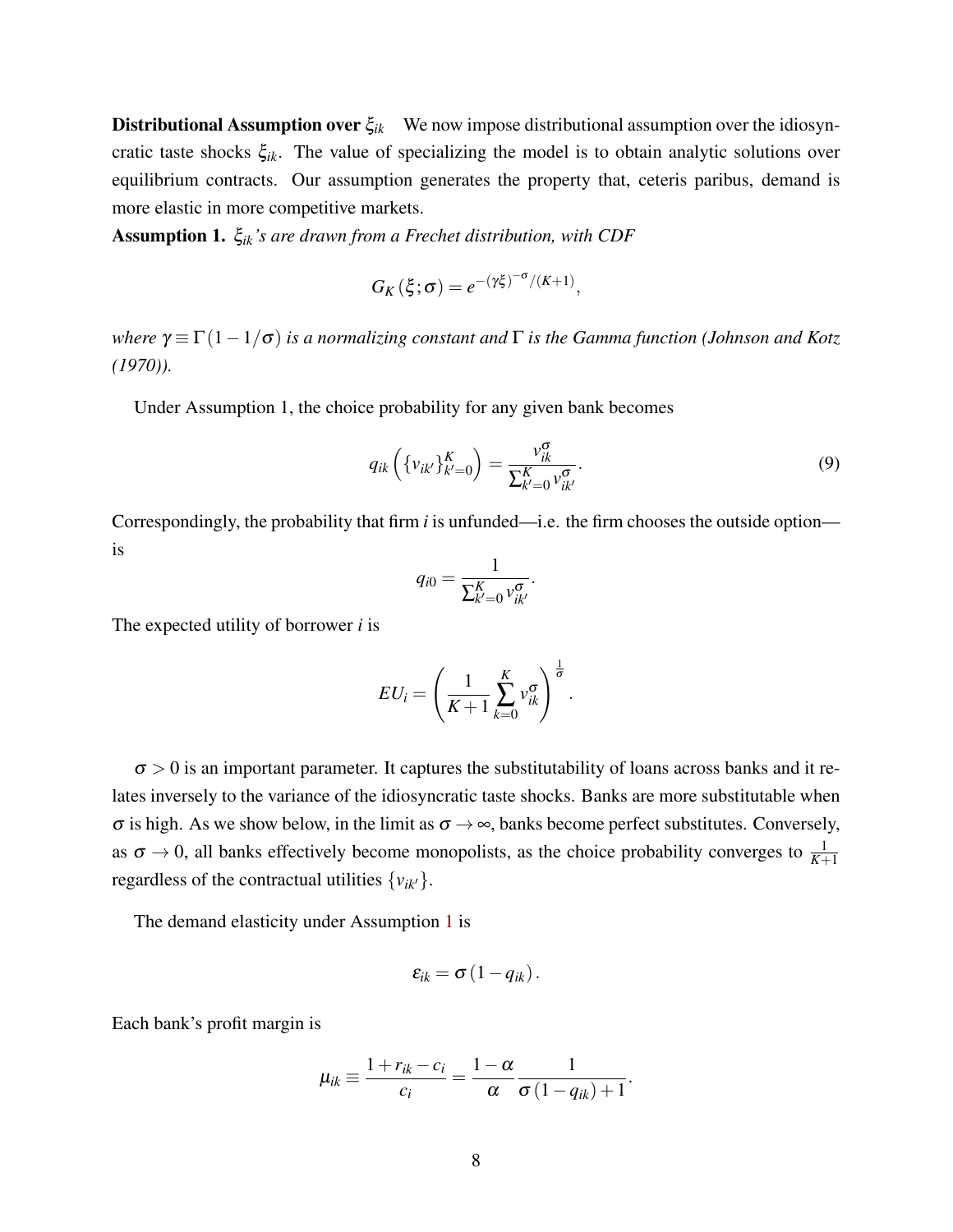Because all banks are symmetric, they offer the same contract, and the choice probability is  $q_{ik}$  = 1−*qi*<sup>0</sup> *K* .

Proposition 2. *Under Assumption [1,](#page-7-0) the model has the following predictions about Laissez-faire.*

- 1. (Contractual Terms) The interest rate offered to firm *i* is lower when
	- (a) the market is more competitive (higher *K*), and
	- (b) when banks are more substitutable (higher  $\sigma$ ).

Conditioning on getting funded, loan size is efficient and is independent of *K* and σ.

- 2. (Extensive Margin) A smaller share of firms remain unfunded in more competitive markets  $(q_{i0}$  is decreasing in *K*).
- 3. (Differential Impact of Market Power for Productive and Unproductive Firms) Consider firm *i* and *j* with  $z_i/c_i > z_j/c_j$ , then

$$
q_{j0}(K;\sigma) - q_{j0}(K+1;\sigma) > q_{i0}(K;\sigma) - q_{i0}(K+1;\sigma),
$$

$$
-\frac{dq_{j0}(K;\sigma)}{d\sigma} > -\frac{dq_{i0}(K;\sigma)}{d\sigma}.
$$

In words, if firm *i* is *effectively* more productive than firm *j* (measured by using productivity *z* relative to the effective lending cost *c*), then firm *j* benefits more along the extensive margin (i.e. getting funded with higher probability,  $q_{i0}$  declines) than firm *i* as the lending market becomes more competitive ( $K$  or  $\sigma$  increases).

To summarize, market power translates into high interest rates, which distorts the extensive margin of lending, but does not affect the intensive margin of loan size. Moreover, the extensive margin is more distorted by market power for less productive contracts, as they are more likely to reject all contracts.

The theory also relates the average profit margin in a market to its Herfendahl index (HHI). Let  $s_k \equiv \frac{\int q_{ik}L_{ik}dF_i}{\sqrt{\sum_{i=1}^{K}q_{ik}L_{ik}}}$  $\frac{\int q_{ik}L_{ik}aF_i}{\int \sum_{k'=1}^{K} q_{ik'}L_{ik'}dF_i}$  be the market share of bank *k* weighted by loan size, where the integration is taken over the distribution of borrower characteristics  $F$ . Likewise, define the average profit margin in a market as  $\mu = \frac{\int \mu_{ik}q_{ik}L_{ik}dF_{i}}{\int \sum_{k}^{K}q_{ik}L_{ik}}$  $\frac{\int \mu_{ik} q_{ik} L_{ik} a F_i}{\int \sum_{k'=1}^K q_{ik'} L_{ik'} dF_i}$ .

Proposition 3. *In the Laissez-faire equilibrium, the average profit margin in a market can be written as*

$$
\mu = \frac{1-\alpha}{\alpha(1+\sigma)} + \frac{(1-\alpha)}{\alpha(1+\sigma)} \frac{\sigma}{(1+\sigma)} \times HHI + o\left(\max_{k} (s_k)^2\right)
$$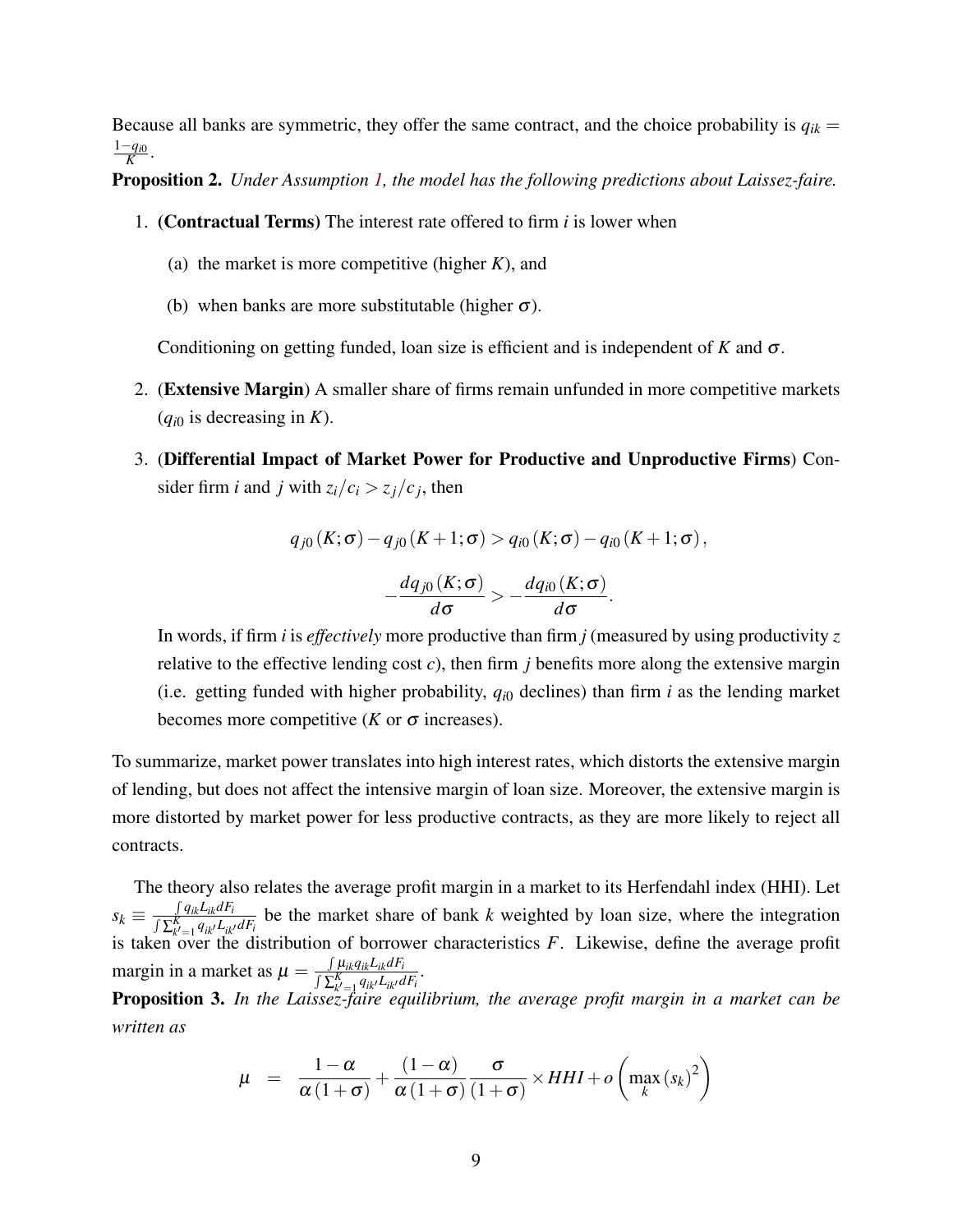*The term o*( $\cdot$ ) *vanishes as*  $K \rightarrow \infty$ *.* 

The proposition shows that the profit margin is approximately linearly increasing in market concentration, as measured by the *HHI*.

### 2.3 Policy Intervention

The goal of our paper is to quantify the efficiency cost of market power and to understand how policies can remedy such inefficiencies. Our identification strategy relies on discontinuities in policy constraints over loan terms. Specifically, our empirical setting involves size-dependent interest rate caps. In this section, we analyze, theoretically, how do equilibrium contracts respond to policy constraints over loan terms.

Because contracts are two-dimensional, imposing any binding constraints over one of the choice variables *r* and *L* will intuitively cause banks to respond over the other choice variable. Specifically, the first-order conditions  $(5)$  and  $(6)$  imply that the two choice variables r and L serve as strategic substitutes in each bank's profit maximization problem. That is, holding demand elasticity  $\varepsilon_{ik}$  constant, equation [\(5\)](#page-6-2) shows that the optimal choice of *L* is a decreasing function of *r*, and [\(6\)](#page-6-3) shows that the optimal choice of *r* is a decreasing function of *L*. Hence, imposing a binding interest rate cap leads banks to over-lend, as loan size becomes larger than what's efficient; likewise, imposing a binding loan size cap leads banks to charge higher interest rates than what would have prevailed under Laissez-faire.

The property, that *r* and *L* are strategic substitutes, holds in our model with and without Assumption [1.](#page-7-0) Under the assumption, we are further able to provide analytic solutions to the contractual response under various policy constraints. For notational ease, because all banks are symmetric and offer identical contracts, we drop the subscript *k* whenever it's unambiguous.

Proposition 4. *Consider bank's profit maximization problem [\(4\)](#page-5-1) under additional constraints. Let*  $(r_i^*, L_i^*)$  *represent the Laissez-faire contract.* 

*1. The equilibrium contract under the constraint*  $r_i \leq \bar{r}$  *is* 

$$
(r_i, L_i) = \left(\min\left\{\bar{r}, r_i^*\right\}, L_i^* \times \max\left\{1, \left(\frac{1+r_i^*}{1+\bar{r}}\right)^{\frac{1}{1-\alpha}}\right\}\right).
$$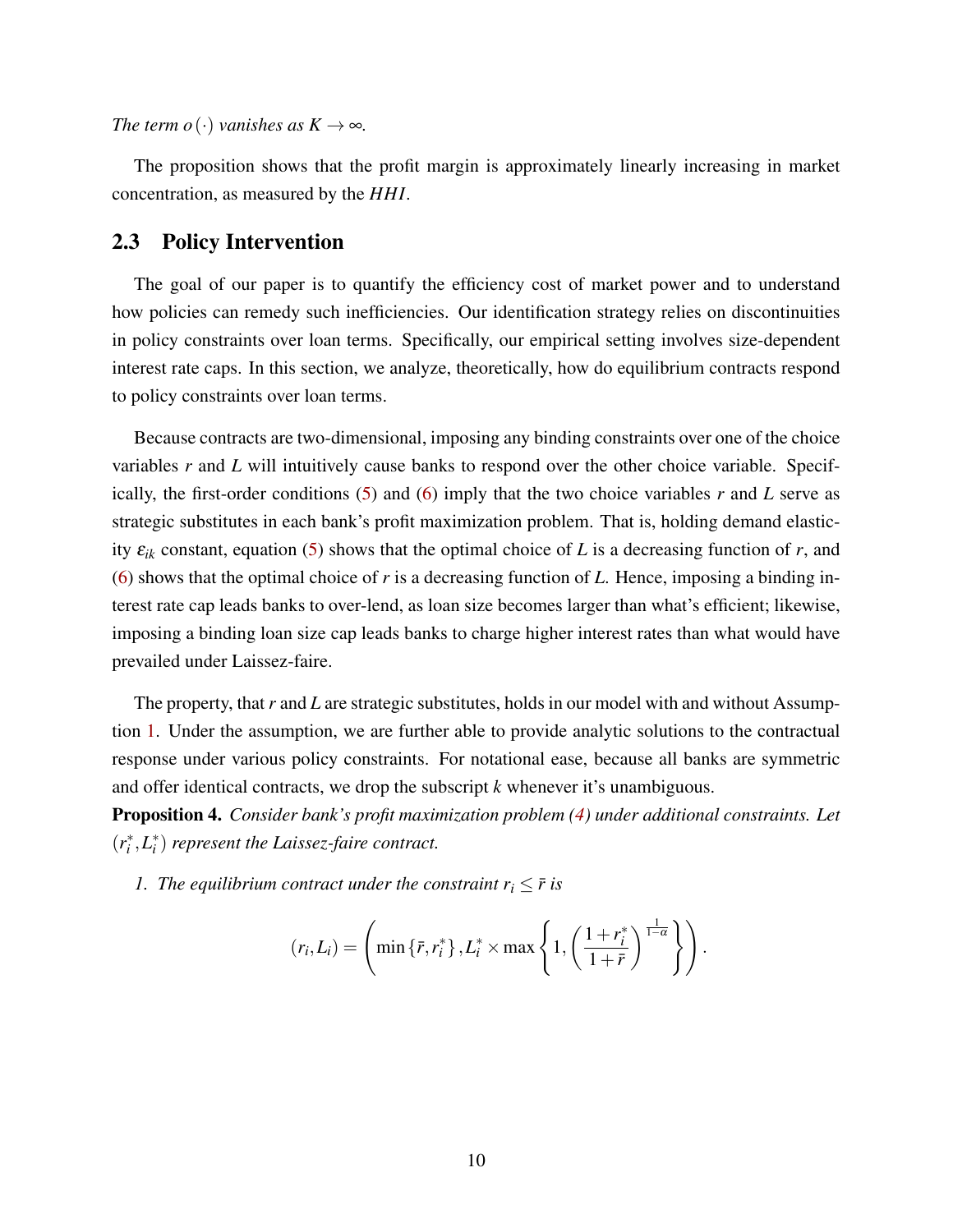### *2. The equilibrium contract under the constraint*  $L_i \leq \overline{L}$  satisfies

$$
\left(\frac{1+r_i-c_i}{\sum_{\substack{c_i\\ \text{profit margin}}}}\right)L_i=\left(\frac{z_i\min\{\bar{L},L_i^*\}^{\alpha-1}/c_i-1}{1+\left(1-\frac{1-q_{i0}}{K}\right)\sigma},\min\{\bar{L},L_i^*\}\right).
$$

Size-Dependent Interest Rate Caps Now consider size-dependent interest rate caps: there is an interest ceiling  $\bar{r}^H$  for loans size below  $\bar{L}$  and ceiling  $\bar{r}^L < \bar{r}^H$  for loan size above  $\bar{L}$ . We continue to use  $(r_i^*, L_i^*)$  to represent the Laissez-faire contract and use  $(r_i, L_i)$  to represent the equilibrium contract under the policy.

Because the two choice variables *r* and *L* are strategic substitutes, we can intuitively categorize each bank's response to the size-dependent interest rate cap into three scenarios, depending on borrower *i*'s characteristics and the policy environment  $(\bar{r}^L, \bar{r}^H, \bar{L})$ :

- A.  $r_i^* \lt \bar{r}^L$ , or  $(r_i^* \lt \bar{r}^H$  and  $L_i^* \lt \bar{L}$ : for these borrowers, the interest rate ceilings do not bind.
- B.  $r_i^* > \bar{r}^H$  and  $L_i^* < \bar{L}$ : for these borrowers, equilibrium loan terms have two possibilities:
	- (b)  $L_i > \bar{L}$  and  $r_i = \bar{r}^L$ . Interest Rate Interest Rate Possible contracts under interest rate ceiling  $r^H$  $r^L$  $\bar{L}$ Loan Size





- C.  $r_i^* > \bar{r}^L$  and  $L_i^* \geq \bar{L}$ : for these borrowers, equilibrium loan terms have two possibilities:
	- (a)  $L_i > \bar{L}$  and  $r_i = \bar{r}^L$ ;
	- (b)  $L_i = \bar{L}$  and  $r_i \in (\bar{r}^L, \bar{r}^H]$ .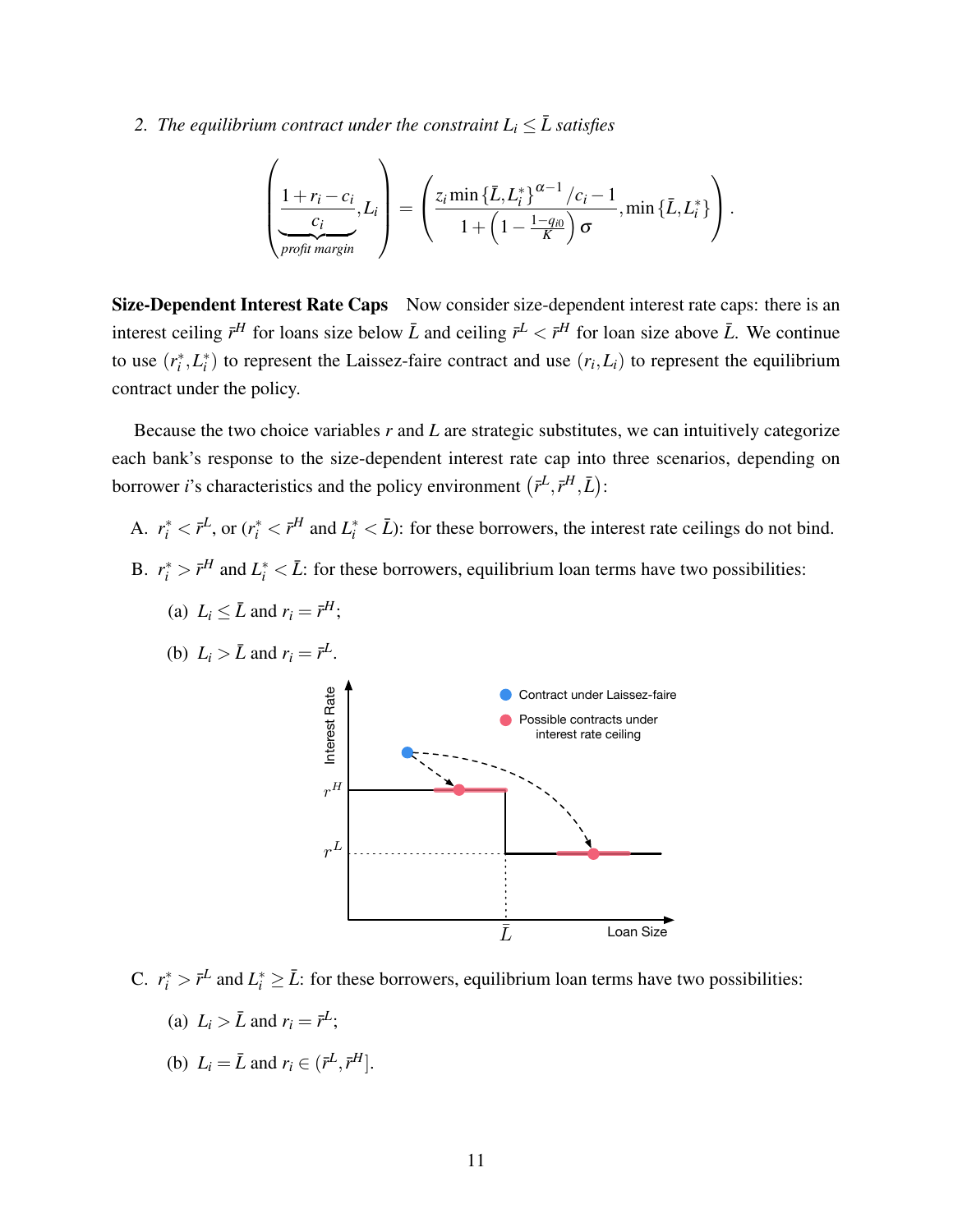

The next proposition formally characterizes the equilibrium contract. **Proposition 5.** Suppose the Laissez-faire contract  $(r_i^*, L_i^*)$  is infeasible under the policy environ*ment with rate cap*  $\bar{r}^H$  *for*  $L < \bar{L}$  *and*  $\bar{r}^L$  *for*  $L > \bar{L}$ *. Let*  $\left(r_i^L, L_i^L\right) \equiv$  $\sqrt{ }$  $\bar{r}_i^L, L_i^*\left(\frac{1+r_i^*}{1+\bar{r}^L}\right)^{\frac{1}{1-\alpha}}\bigg)$ *, and let*

$$
(r_i^H, L_i^H) \equiv \begin{cases} \left(\bar{r}^H, \min\left\{\bar{L}, L_i^*\left(\frac{1+r_i^*}{1+\bar{r}^H}\right)^{\frac{1}{1-\alpha}}\right\}\right) & \text{if } L_i^* < \bar{L} \\ \left(\min\left\{\bar{r}^H, \frac{z_i\bar{L}^{\alpha-1}+\tilde{c}_i\left(1-\left(1-q_{i0}^H\right)/K\right)\sigma}{1+\left(1-\left(1-q_{i0}^H\right)/K\right)\sigma} - 1\right\}, \bar{L}\right) & \text{if } L_i^* \ge \bar{L}. \end{cases}
$$

The equilibrium contract under rate ceilings is either  $(r_i^L, L_i^L)$  or  $(r_i^H, L_i^H)$ . The equilibrium con*tract is*  $\left(r_i^H, L_i^H\right)$  *if and only if* 

$$
V_i \equiv \frac{\left(1 + r_i^H - c_i\right)L_i^H\left(1 - q_{i0}^H\right)}{\left(1 + r_i^L - c_i\right)L_i^L\left(1 - q_{i0}^L\right)} > 1,
$$

where  $q_{i0}^L$  and  $q_{i0}^H$  are, respectively, the probability of outside option being chosen when contract  $(r_i^L, L_i^L)$  and  $(r_i^H, L_i^H)$  are offered.

For borrowers whose Laissez-faire contract is infeasible under the interest rate ceilings, bank either offer smaller loans with higher interest rates,  $(r_i^H, L_i^H)$ , or larger loans with lower interest rates,  $(r_i^L, L_i^L)$ . The object  $V_i$  represents the relative bank payoff between offering high interest rate (and small) loan and offering low interest rate (and large) loan. Marginal borrowers are those with  $V_i = 1$ .

Proposition 6. *Ceteris paribus, V<sup>i</sup> is increasing in c<sup>i</sup> and is decreasing in z<sup>i</sup> and K.*

The proposition reveals that, under a size-dependent interest rate cap, banks are more likely to offer inefficiently small loans (higher  $V_i$ ) to borrower *i* when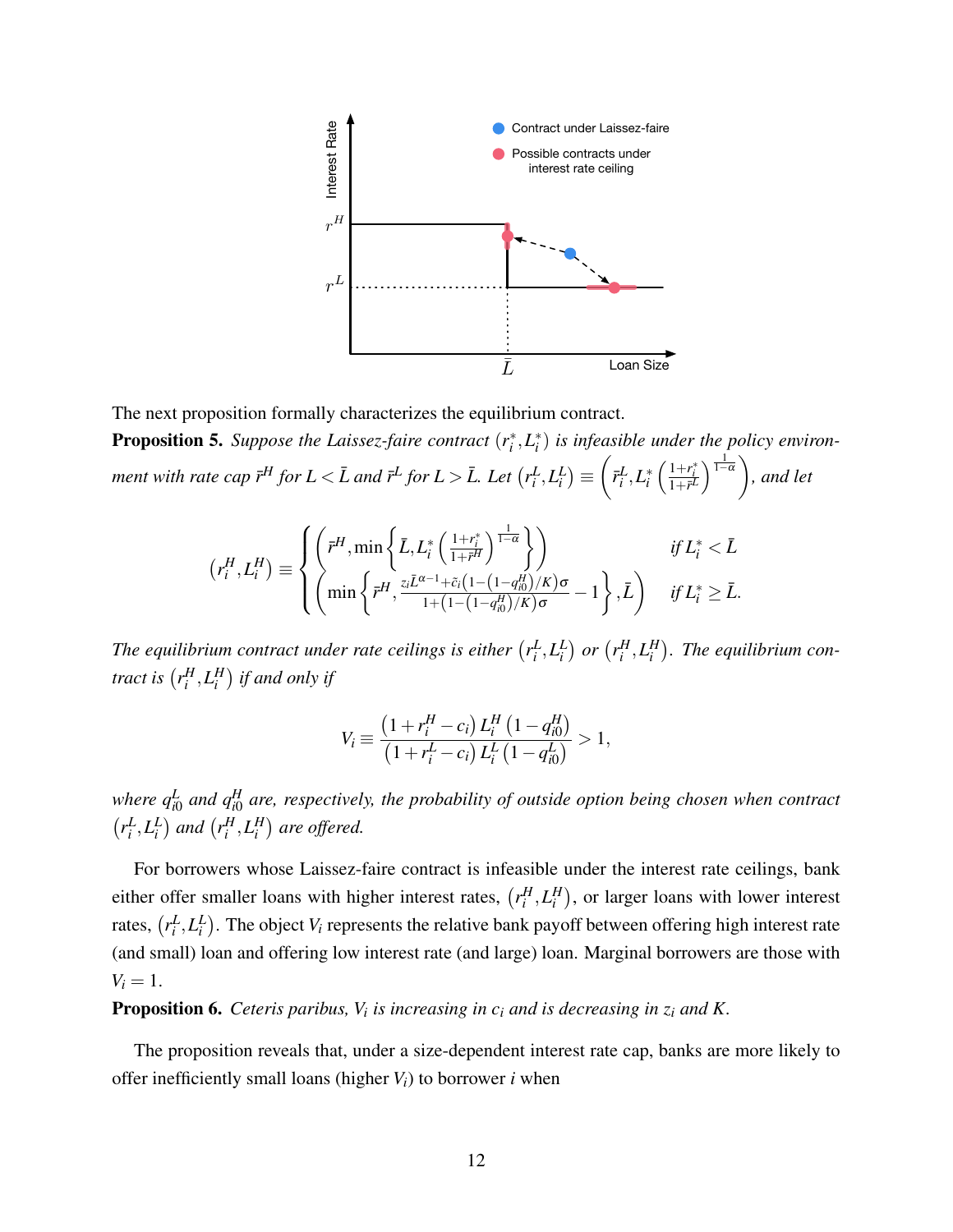- 1. the market is more monopolistic (lower *K*),
- 2. the borrower is less productive (lower  $z_i$ ), less likely to succeed (lower  $p_i$ ), or has a lower recovery rate (lower  $\delta_i$ ).

### 3 Institutional Background and Data

#### 3.1 SBA Express Loans

The Small Business Administration (SBA) is an independent federal government agency tasked with the mission of providing assistance to small business. The agency provides commercial lenders with an indirect guarantee on loans made to targeted groups of borrowers, namely small businesses who document that they have been turned down for alternative forms of credit. Lenders pay a fixed guarantee fee (typically 1 to 3% of loan principal) to the SBA in return for a guarantee that the SBA will reimburse a certain percentage of loan principal in the case of default.

SBA Loans are intended as loans of last resort, to small businesses that cannot apply for credit elsewhere. To this end, firms that take out SBA loans must pass *credit elsewhere* checks, which aim to demonstrate that borrowers cannot take out loans at reasonable terms elsewhere.<sup>[2](#page-12-0)</sup> SBA lenders include both large banks, such as Wells Fargo, and specialized lenders such as Live Oak which almost exclusively offer SBA guaranteed loans.

We study the SBA Express Loan program, which provides expedited loans to small businesses at a higher cost.<sup>[3](#page-12-1)</sup> The program provides small businesses with long-term working capital financing up to \$350,000. Loans made through the SBA guarantee program are subject to specific rules and regulations, the most important of which for this paper is the interest rate cap (described in detail below). More information on the SBA Express program is provided in Appendix [B.](#page-28-0)

#### 3.2 Data

Our dataset contains the universe of small business loans made through the Small Business Administration's Express lending program from 2008-2018. We observe contract-level information on loan terms (interest rate, size) and repayment outcomes, borrower identity and characteristics and bank identity. The dataset also includes the location of both borrowers and banks, which allows us to generate measures of market concentration both cross-sectionally and over time. Borrowers in the SBA market must also document that they have been turned down for other forms of

<span id="page-12-0"></span> $2$ The SBA monitors this requirement with credit elsewhere checks, and failure to comply with these tests can lead to sanctions and exclusion from SBA programs.

<span id="page-12-1"></span><sup>&</sup>lt;sup>3</sup>While the review process is expedited, but funding time can still take up to 90 days.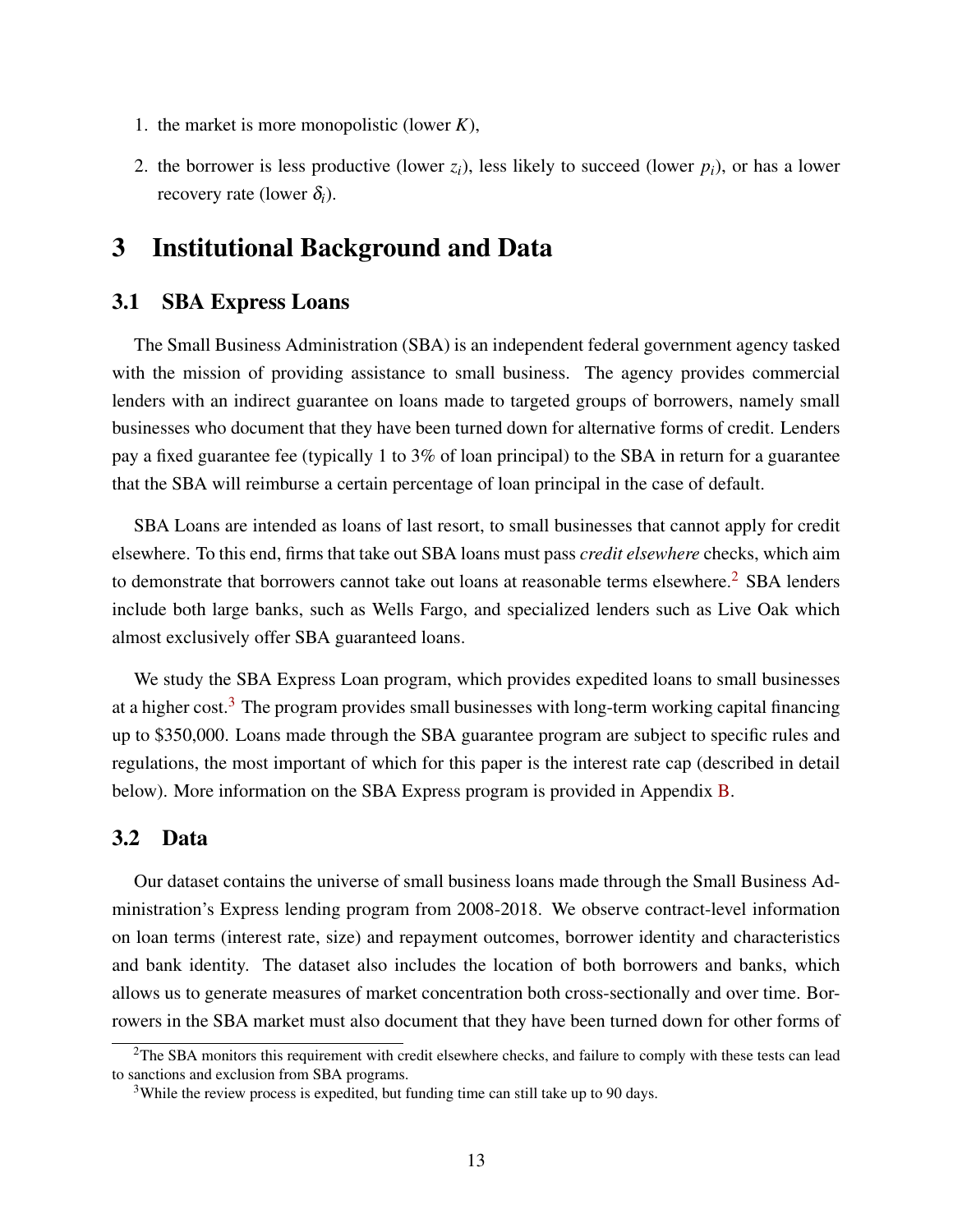<span id="page-13-0"></span>

|                   | Mean    | <b>Std Dev</b> |
|-------------------|---------|----------------|
| Avg Interest Rate | 6.86    | .428           |
| Loan Size         | 71,925  | 77292          |
| Charge-off Rate   | 0.03    | .172           |
| % at Cap          | 0.113   |                |
| Maturity          | 77.81   | 31.4           |
|                   | 240,188 |                |

Table 1: Summary Statistics for the SBA Express Loan Program

credit; this creates a clearly defined market of banks (regional SBA lenders) for that particular borrower, and rules out the possibility that borrowers are "topping up" their SBA loans with additional sources of credit.

Table [1](#page-13-0) presents summary statistics for our Express loan sample, which includes 240,188 loans made under the SBA Express program between 2008 and 2018.On average, these loans are \$71,925 in size, and have a maturity 6.5 years. Interest rates for SBA Express loans can be fixed or variable; they are tied to base rates, with the maximum allowable interest rate ranging from 4.5 to 6.5 percent above the base rate, depending on loan size.<sup>[4](#page-13-1)</sup> The average interest rate in our sample is 6.9%, well above typical rates for corporate loans.

#### 3.3 Motivating Facts

Despite the fact that the SBA lending market is heavily regulated, we still observe strong suggestive evidence in the data of imperfect competition. We calculate an *inverse* Herfendahl-Hirschman Index (HHI) based on the dollar volume lending share (*s*), of each bank within a given county-year: *InverseHHI*<sub>*c*,*t*</sub> =  $\frac{1}{\nabla^N}$  $\sum_{i=1}^N$  $\sum_{i=1}^{N} s_{i,c,t}^2$ . A value of 1 means that a single bank holds the entire market share, whereas larger values signal less market concentration. In a market where banks have equal market shares, the inverse HHI is simply the number of banks in the market. Figure [1,](#page-14-0) which plots the distribution of *InverseHHIc*,*<sup>t</sup>* , suggests that over 45% of county-year markets are monopolistic and only a small minority of markets have a substantial level of lender competition.

We also observe an impact of market concentration on loan pricing. Figure [2](#page-15-0) documents a strong negative relationship between the average initial interest rate charged on observationally identical

<span id="page-13-1"></span><sup>&</sup>lt;sup>4</sup>These base rates are the prime rate, the LIBOR, and the PEG, which can fluctuate based on market conditions. For variable rates, the base rate for the computation of interest rate is the lender's choice, provided that the maximum interest rate the borrower is charged still does not exceed prime rate plus 4.5 percent to 6.5 percent. It should also be similar to the rates the lender charges for other, similarly-sized, non-SBA guaranteed loans.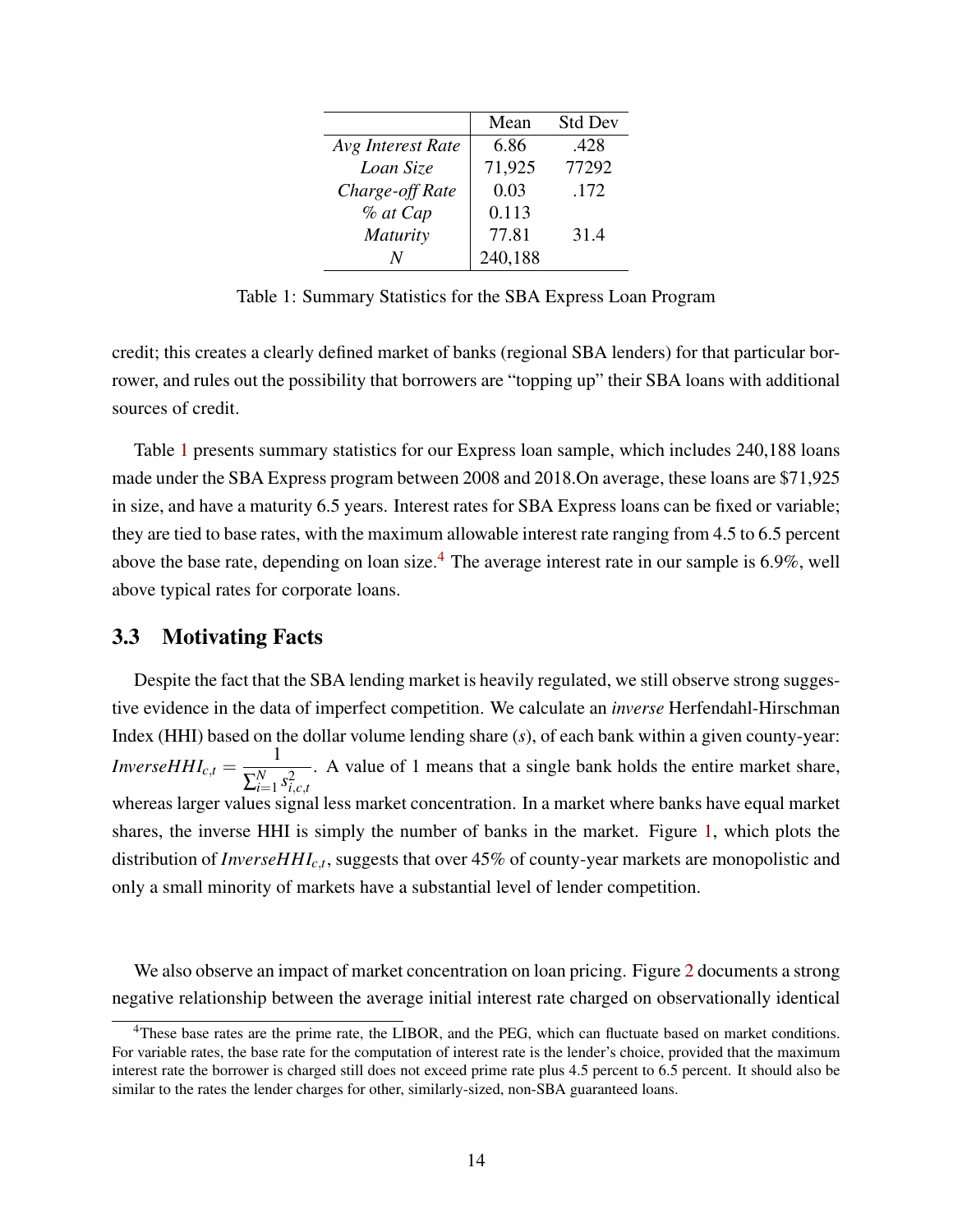<span id="page-14-0"></span>

Figure 1: Distribution of County-Year Inverse HHI

 $\lambda$ loans<sup>[5](#page-14-1)</sup> within a zipcode, and the number of lenders competing within that zipcode. A similar relationship exists for other measures of market concentration (e.g. county or zipcode HHI, banks within an X-mile radius). The right hand panel plot average ex-post losses on these loans across the same measure of market concentration, and suggests this negative relationship is not driven by differences in borrower risk across markets.

#### 3.4 Policy Variation

While the trends in HHI and interest rates shown above motivate an analysis of market power, they remain suggestive; an exogenous shift or shock to lenders' maximization problem is required to separate and identify the relevant demand and supply parameters. Loans made through the SBA Express program are subject to specific SBA rules and regulations that provide this identifying policy variation. Loans are subject to a loan-size dependent interest rate cap — specifically loans smaller or equal to \$50,000 are capped at Prime  $+ 6.5\%$ , while loans larger than 50,000 are limited to Prime + 4.5%. This "notch" in the interest rate cap imposes a size-dependent constraint on banks' pricing problem, and generates specific lending and pricing responses under our model of imperfect competition. SBA regulations do not allow lenders to originate multiple loans to the same borrower at the same time. Thus lenders cannot "piggyback" loans to take advantage of the notch.

<span id="page-14-1"></span><sup>5</sup>We control for bank brand (i.e. West America, Chase, etc), borrower business NAICS code, loan maturity, and time fixed effects.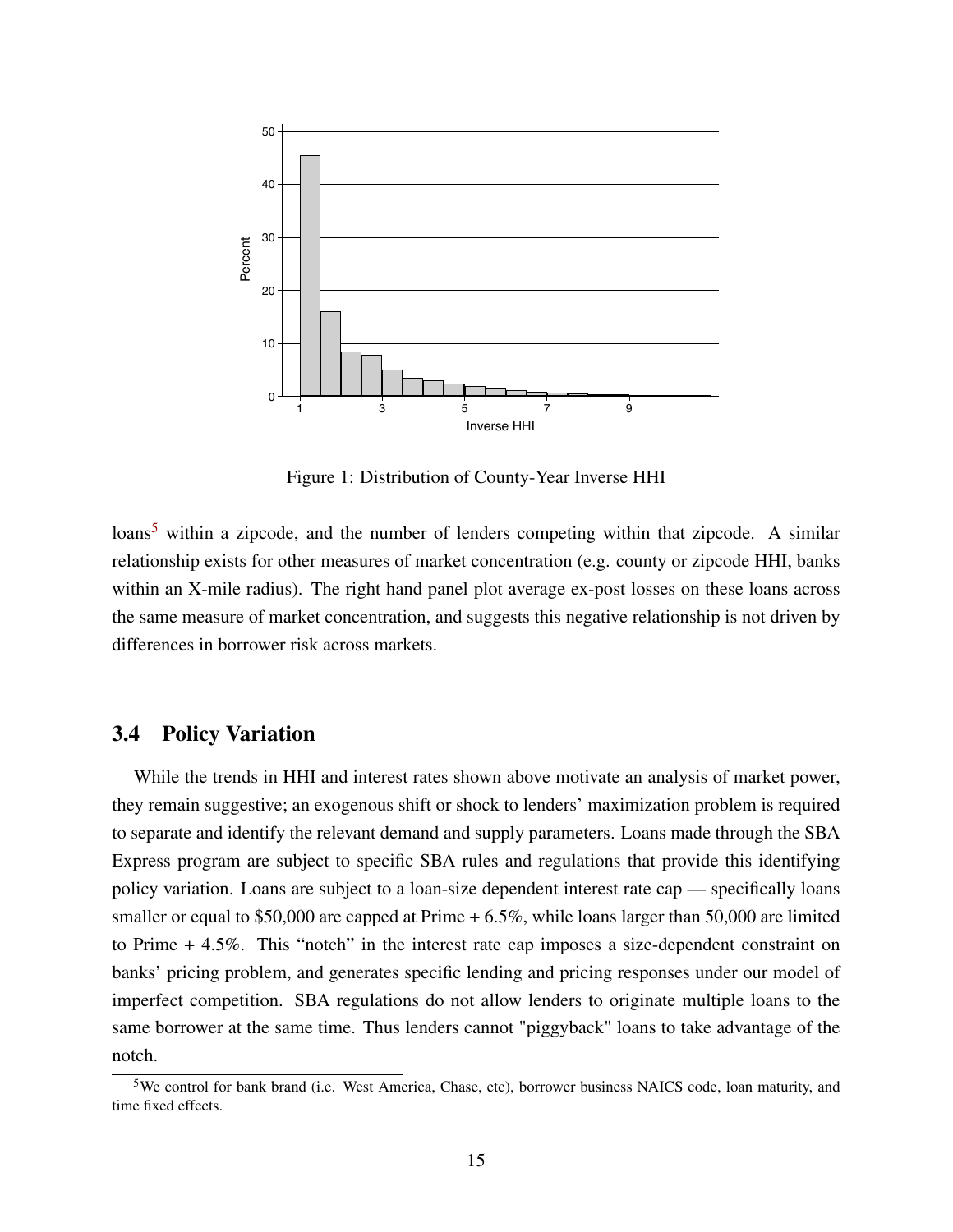Relationship Between Market Concentration, Interest Rates, and Losses

<span id="page-15-0"></span>

Figure 2: Average Interest Rate and Losses by Market Concentration

Figure [3](#page-16-0) shows the interest rate cap over loan size in our dataset, as well as the average interest rate by loan size; there is a clear impact of the cap on prices in the market. In total 11% of loans are constrained by the interest rate cap, 8.5% of loan above the threshold and 13% of loans below the threshold.

#### 3.5 Reduced Form Evidence

Applied to this specific data and setting, our model specifies for 1) how lenders should respond to the specific policy variation in our dataset, and 2) how this response should differ across markets with differing degrees of competition. Importantly the theoretical response of lenders within and across markets has testable implications for the *observed* distribution of  $(L, r)$  contracts.<sup>[6](#page-15-1)</sup>

Under constrained profit maximization, banks view loan size (*L*) and interest rate (*r*) as substitutes. Imposing a constant interest rate cap will suppress the interest rate for loans that bind, and consequently banks will substitute by increasing *L*. An interest rate cap with an *L*-dependent "notch", the variation found in our setting, generates a more nuanced response - impacted contracts from both the left and right right of the notch will move towards the threshold. Relative to the counterfactual loan and interest rate distribution absent policy variation, this will generate excess mass in the loan distribution at the threshold. As market concentration increases, loan markups will increase and a larger portion of loans will be impacted by the cap. This means that the size of the

<span id="page-15-1"></span><sup>&</sup>lt;sup>6</sup>In [A](#page-27-0)ppendix A figure [8](#page-27-1) we use a calibrated version of our model to simulate both the response of the loan distribution under an interest rate cap notch, and that response across markets of varying size. The results of this simulation are very similar to the distributional responses that we observe in the data.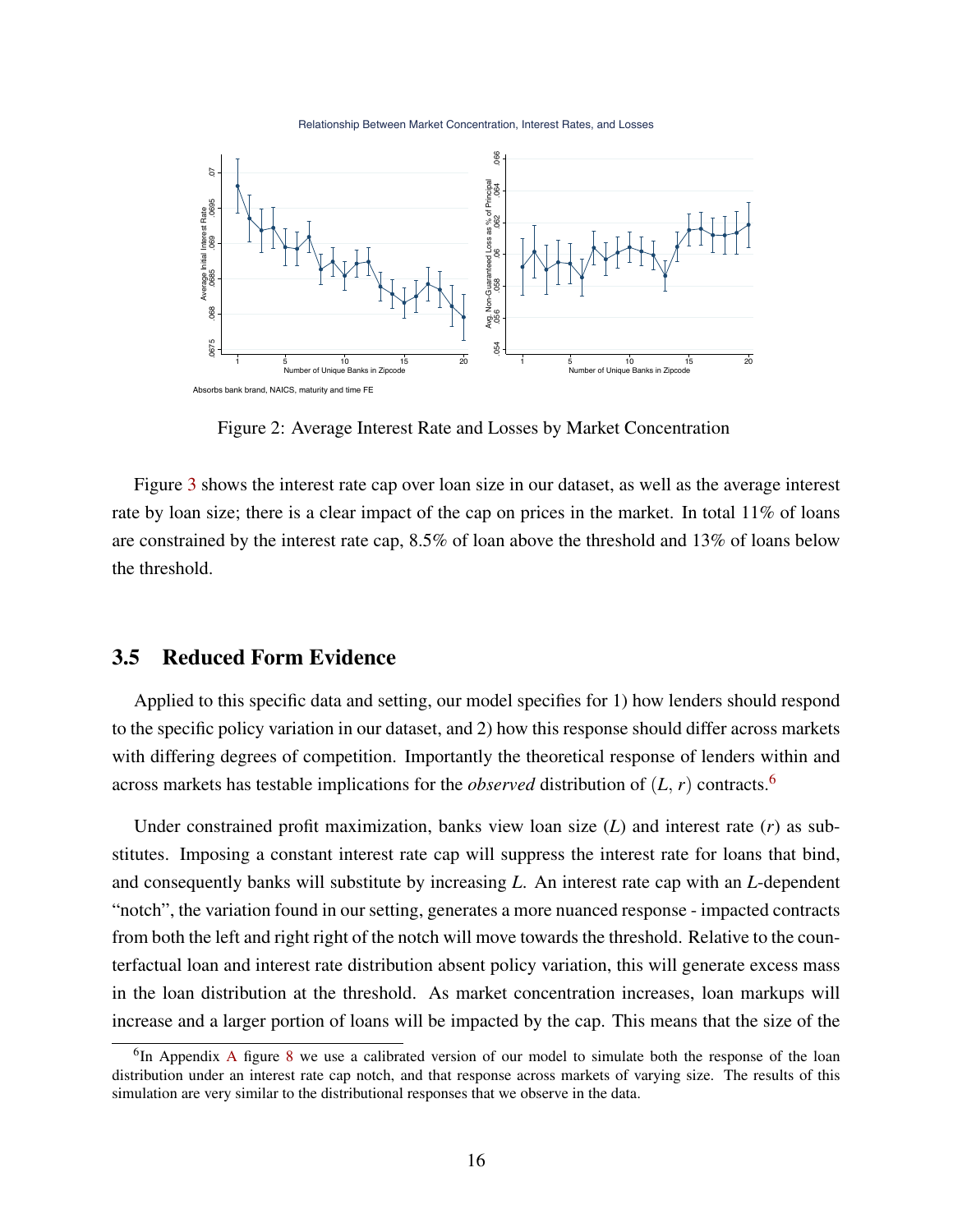<span id="page-16-0"></span>

Figure 3: Interest Rate Ceiling and Average Interest Rate (Minus the Base Rate) as a function of loan size

excess mass will increase in market concentration.

Both of these predictions are borne out in the data. Figure [4p](#page-17-0)lots the distribution of *L* separately for loans that have interest rates below the lowest interest rate cap  $(r < \bar{r}^L)$  and loans with rates at or above the lowest cap ( $r \geq \bar{r}^L$ ). The intuition behind this grouping is that loans with ( $r < \bar{r}^L$ ) are unaffected by the interest rate regulation, and therefore will have an undistorted loan size distribution. This provides an approximate "counterfactual" distribution  $\frac{1}{1}$  that can be used to gauge the size of the excess mass at the threshold in the affected loan distribution for whom ( $r \geq \bar{r}^L$ ).

Both groups exhibit an approximately log-normal loan distribution, and pronounced bunching at multiples of "round" numbers, e.g. multiples of \$10,000, \$25,000, and \$50,000. However, the loans impacted by the interest rate policy have additional mass ( $\approx 5pp$ ) at the \$50,000 threshold where the cap discontinuously drops.

In line with the model predictions, this excess mass varies systematically with the degree of competition. Figure [5](#page-17-1) shows that the average excess mass calculated at the market-zipcode level decreases with the number of banks within that zipcode, disappearing almost entirely in markets with greater than 20 lenders.

<span id="page-16-1"></span> $7$ In section [5.1](#page-20-0) we formally define and estimate a counterfactual distribution.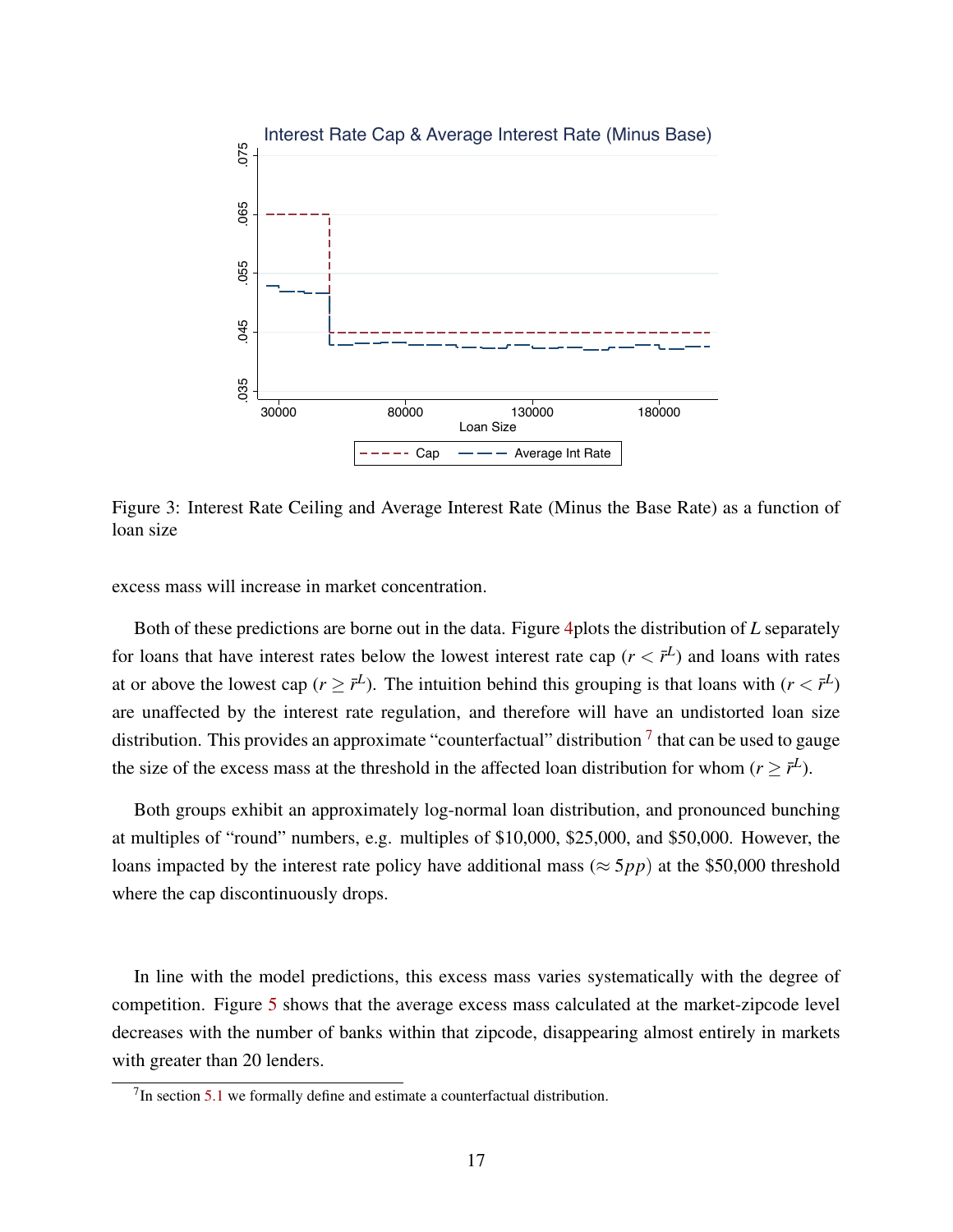<span id="page-17-0"></span>

<span id="page-17-1"></span>Figure 4: Loan size distribution for loans unaffected (left) and affected (right) by the interest rate cap.



Figure 5: Relationship Between Excess Mass and Market Concentration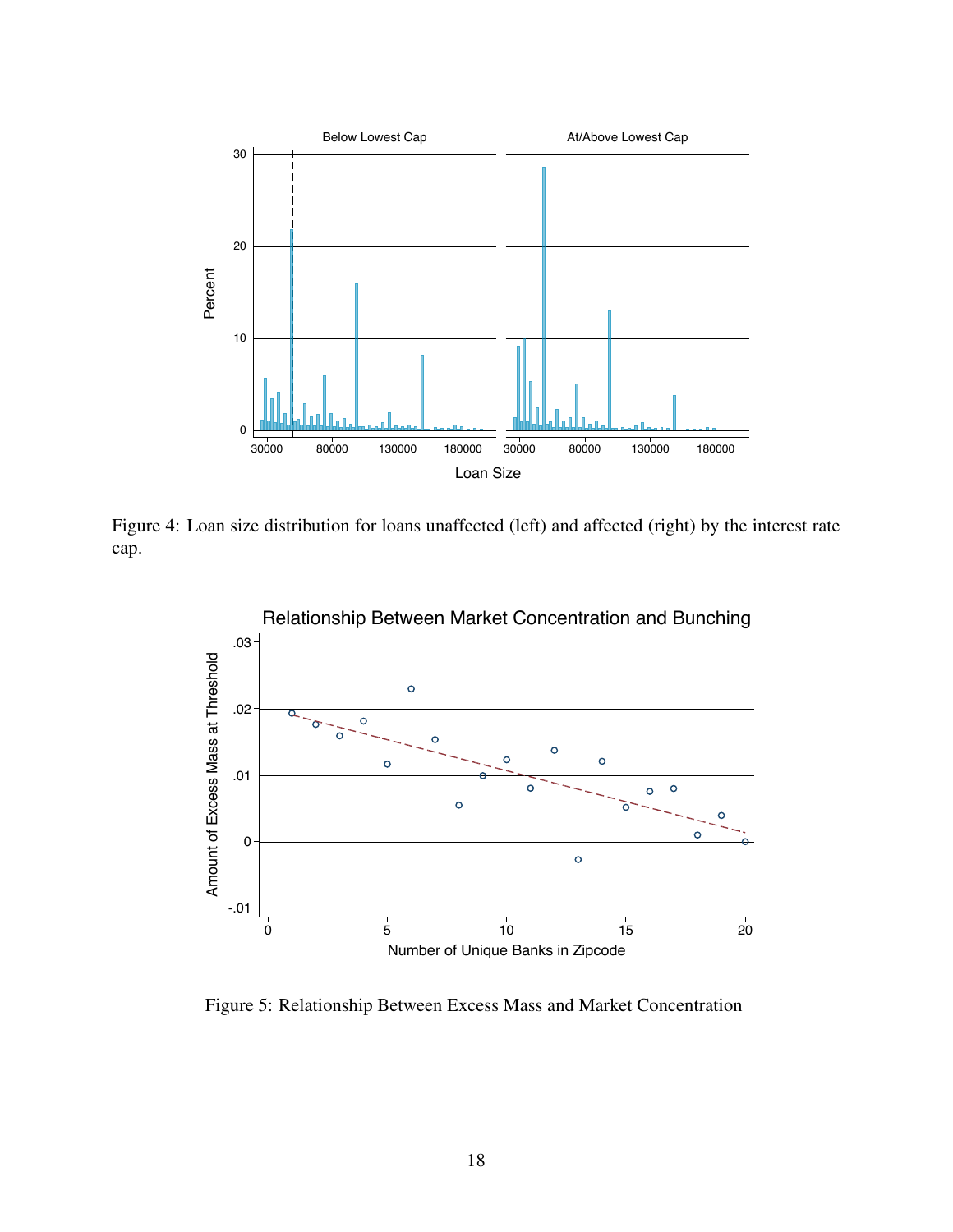## 4 Identification

We now discuss how to recover the structural parameters  $(\alpha, \sigma)$  from the interest rate cap. Our key identification strategy relies on the fact that banks respond to the policy intervention differentially in concentrated versus competitive markets. In more concentrated markets, banks have incentives to charge higher interest rates; consequently, the interest rate ceiling is more binding, and the excess mass generated by the regulatory discontinuity is more pronounced. Importantly, this excess mass is an empirically tractable object that maps to the theoretical moments of the model. We use the observed relationship between excess mass and market concentration to estimate the model parameters and understand how market power affects loan terms.

Intuitively, our strategy can be understood using the three figures below. The first figure shows the counterfactual distribution of loan size under Laissez faire. The second figure shows the equilibrium distribution of loan size under interest rate cap in a relatively competitive market, with 10 banks. There is excess bunching of loans right before the discontinuity in the interest rate cap. The third figure shows that the excess bunching is more pronounced in a concentrated market with 3 banks.

> /Users/ernestliu/Dropbox (Personal)/Nat\_Ernest\_SBA/Co /Users $\hspace{-.1cm}/$ ernestliu/Dropbox (Personal)/Nat\_Ernest\_SBA/Co /Users $\hspace{-.1cm}/$ ernestliu/Dropbox (Personal)/Nat\_Ernest\_SBA/Co

Our setting differs from a standard "bunching" approach in the literature (Kleven and Waseem 2013) because contracts are two-dimensional. Broadly speaking, the standard approach uses discontinuities in economic agents' choice set over a single choice variable *x* and the consequent discontinuities in the distribution of single-dimensional outcome to infer structural parameters that govern economic behaviors. The approach requires two steps: 1) recover a counterfactual distribution of equilibrium outcome  $H^0(x)$  absent the policy discontinuity; 2) use the difference between  $H^{0}(x)$  and the observed, equilibrium distribution under policy,  $H^{P}(r,L)$ , to infer a structural parameter.

To execute the identification strategy—mapping geographic variation in market concentration *K* and the excess bunching of loan contracts to structural parameters  $(\alpha, \sigma)$ —we need to overcome two challenges. The first challenge is to recover the counterfactual distribution  $H^0(x)$  of twodimensional Laissez-faire contracts. Because banks respond to the interest rate cap by changing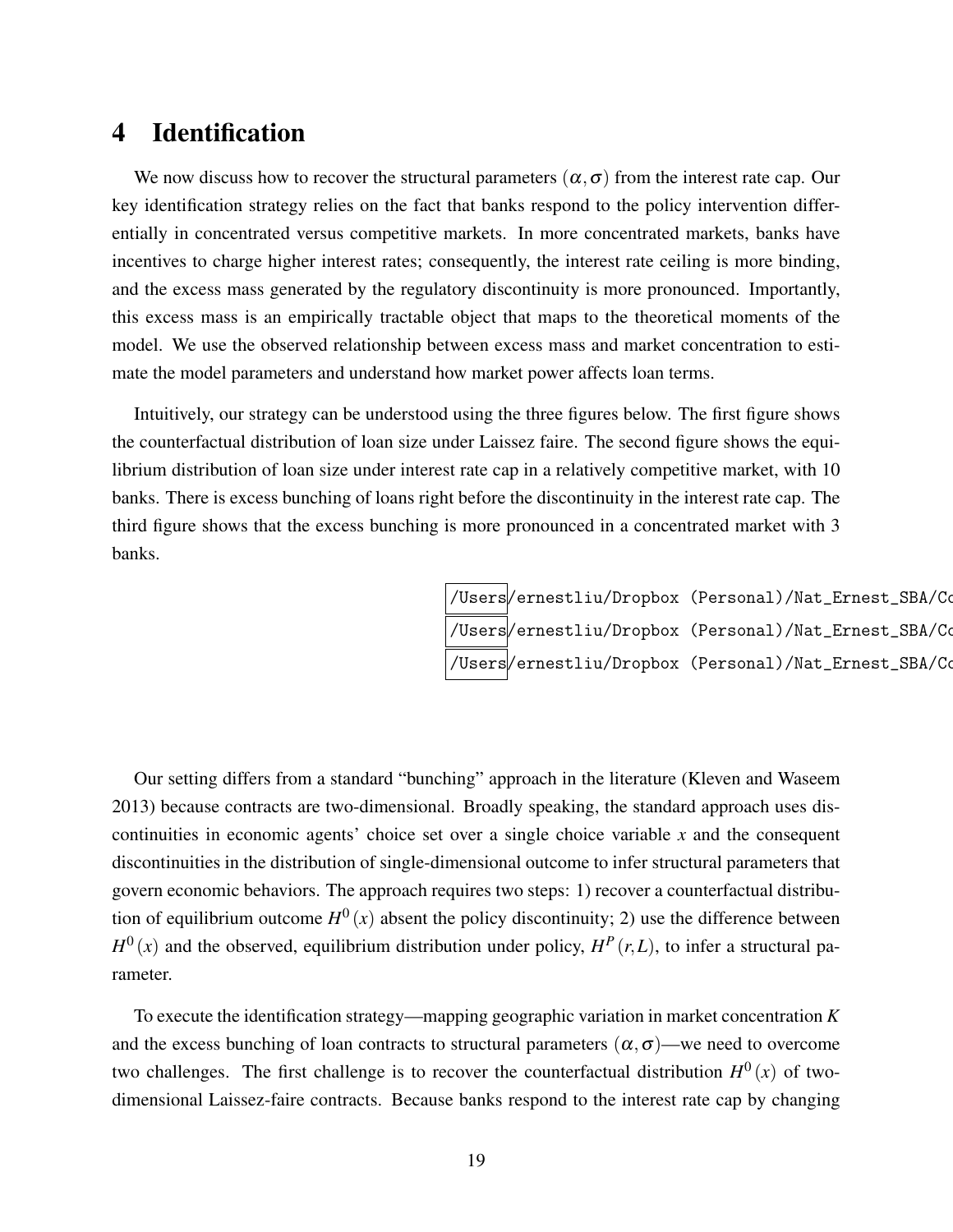both interest rates and loan size, contract distribution could become distorted both above *and* below the discontinuity in our setting.

The second challenge is the selection of moment conditions. How  $H^0(x)$  differs from the equilibrium distribution of contracts  $H^P(r,L)$  is governed by both structural parameters  $(\alpha,\sigma)$  and market concentration *K*. Because the joint distributions are continuous over  $(r, L)$ , there are, in principle, uncountably many moments—based on conditional distribution of loan size or interest rates—that can be used for estimation, i.e., the model is over-identified. How do we select moments in an economically transparent yet meaningful way?

We overcome the first challenge by recovering the counterfactual distribution  $H^0(r,L)$  from the conditional distribution of contractual terms from the subsample of loans with interest rates below the lower interest rate cap. That is, we recover  $H^0(r,L)$  from the conditional distribution of loans  $H^P(r, L | r < \bar{r}^L)$ . This can be done under the following assumptions. **Assumption 2.** *1*)  $H^P(r, L|r < \bar{r}^L) = H^0(r, L|r < \bar{r}^L)$ . 2)  $H^0(r)$  is analytic over its domain.

The first part states that the size-dependent interest rate cap does not affect contracts for which the Laissez-faire interest rate is lower than  $\bar{r}^L$ . The second part enables us to recover the full counterfactual distribution  $H^0(\cdot)$  from the conditional distribution  $H^0(\cdot|r < \bar{r}^L)$ . We implement the strategy by estimating  $H^0\left(\cdot\vert r<\bar{r}^{L}\right)$  using a polynomial and then obtain  $H^0\left(\cdot\right)$  by extrapolation using the estimates.

For moments, we calculate the excess mass of loan contracts in the set  $B \equiv \{(r, L) | r \in (r^L, r^H), L = \bar{L}\}$ under distribution  $H^P$ . Note that these are contracts that have loan size exactly at the cutoff  $\bar{L}$  and have interest rate strictly between the lower and upper caps.

Under Laissez-faire, the mass of contracts in set  $B$  should be zero. In equilibrium, the mass is strictly positive due to bunching. We form moment conditions based on this set of contracts because, in general,  $H^P$  is distorted from  $H^0$  in both dimensions: loan size and interest rates can be distorted both upwards and downwards. In this region, however, all excess mass comes from Laissez-faire contracts with  $L_i^* > \bar{L}$ , as shown in the illustrative figure below.

/Users/ernestliu/Dropbox (Personal)/Nat\_Ernest\_SBA/Mode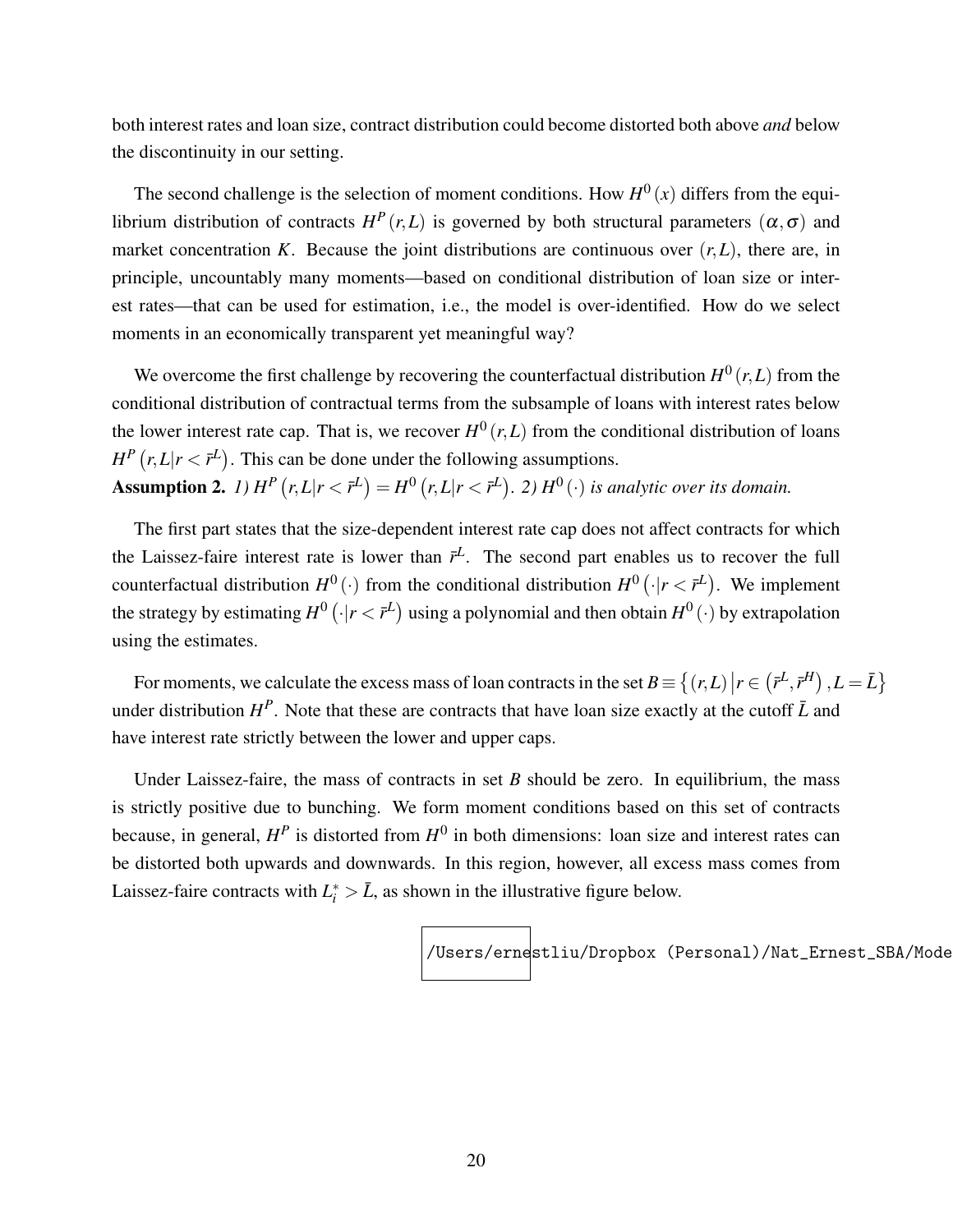Formally, let

$$
S_K^1 \equiv \left\{ (r_i, L_i) \middle| \left( \frac{(\bar{L}/L_i)^{\alpha} - \alpha \bar{L}/L_i}{1 + (1 - 1/K)\sigma} \right) > \left( \frac{1 + (1 - (1 - q_{i0})/K) \sigma \alpha}{1 + (1 - (1 - q_{i0})/K) \sigma} \left( \frac{1 + \bar{r}^L}{1 + r_i} \right)^{\frac{\alpha}{1 - \alpha}} - \alpha \left( \frac{1 + r_i}{1 + \bar{r}^L} \right)^{\frac{1}{1 - \alpha}} \right), L_i > \bar{L} \right\}
$$

$$
S_K^2 \equiv \left\{ (r_i, L_i) \middle| (1 + r_i) \frac{(\bar{L}/L_i)^{\alpha - 1} + (1 - (1 - q_{i0})/K) \sigma \alpha}{1 + (1 - (1 - q_{i0})/K) \sigma \alpha} < 1 + \bar{r}^H, L_i > \bar{L} \right\}.
$$

The intersection  $S_K^1 \cap S_K^2$  corresponds to the blue region in the figure above, and Laissez-faire contracts  $(r^*, L^*) \in S_K^1 \cap S_K^2$  will bunch into region *B* under the size-dependent interest rate cap. Intuitively,  $S_K^1$  picks out the Laissez-faire contracts that scale back to  $\bar{L}$  (instead of over-lending), and  $S_K^2$  picks out Laissez-faire contracts charge less than  $\bar{r}^H$  under the policy intervention.

For each market structure *K*, we generate the following moment condition

$$
\iint\limits_{(r,L)\in B}dH^P(r,L)=\iint\limits_{(r,L)\in S^1_K\cap S^2_K}dH^0(r,L).
$$

We estimate  $(\sigma, \alpha)$  by exploiting the moment condition across *K*. Intuitively, the parameter  $\alpha$ captures the excess mass in set *B* when there is a single bank in the market, and the parameter  $\sigma$ captures how the excess mass in *B* varies with the number of banks, *K*. Under this approach, both parameters are non-parametrically identified.

## 5 Estimation and Results

The excess mass we observe in the loan size distribution, as well as the "missing" mass to the left and right of the notch, are empirically tractable objects that map to theoretical moments of the model and allow for estimation of the model parameters. Here we describe the procedure for both retrieving the counterfactual distribution that allows us to measure the excess mass, and estimating the model parameters using a set of indifference conditions that equate the excess and missing mass in our two-dimensional setting.

#### <span id="page-20-0"></span>5.1 Counterfactual loan and interest rate distribution

While the raw distribution of loan terms is suggestive of bunching at the interest cap threshold, a more precise measure of the excess mass requires that we compare the observed distribution of contracts to the counterfactual distribution that would exist in the absence of a notch. To recover the counterfactual distribution in one dimensional settings, the literature has typically fit a polynomial to the portion of the distribution that is unaffected by the discontinuity, and extrapolated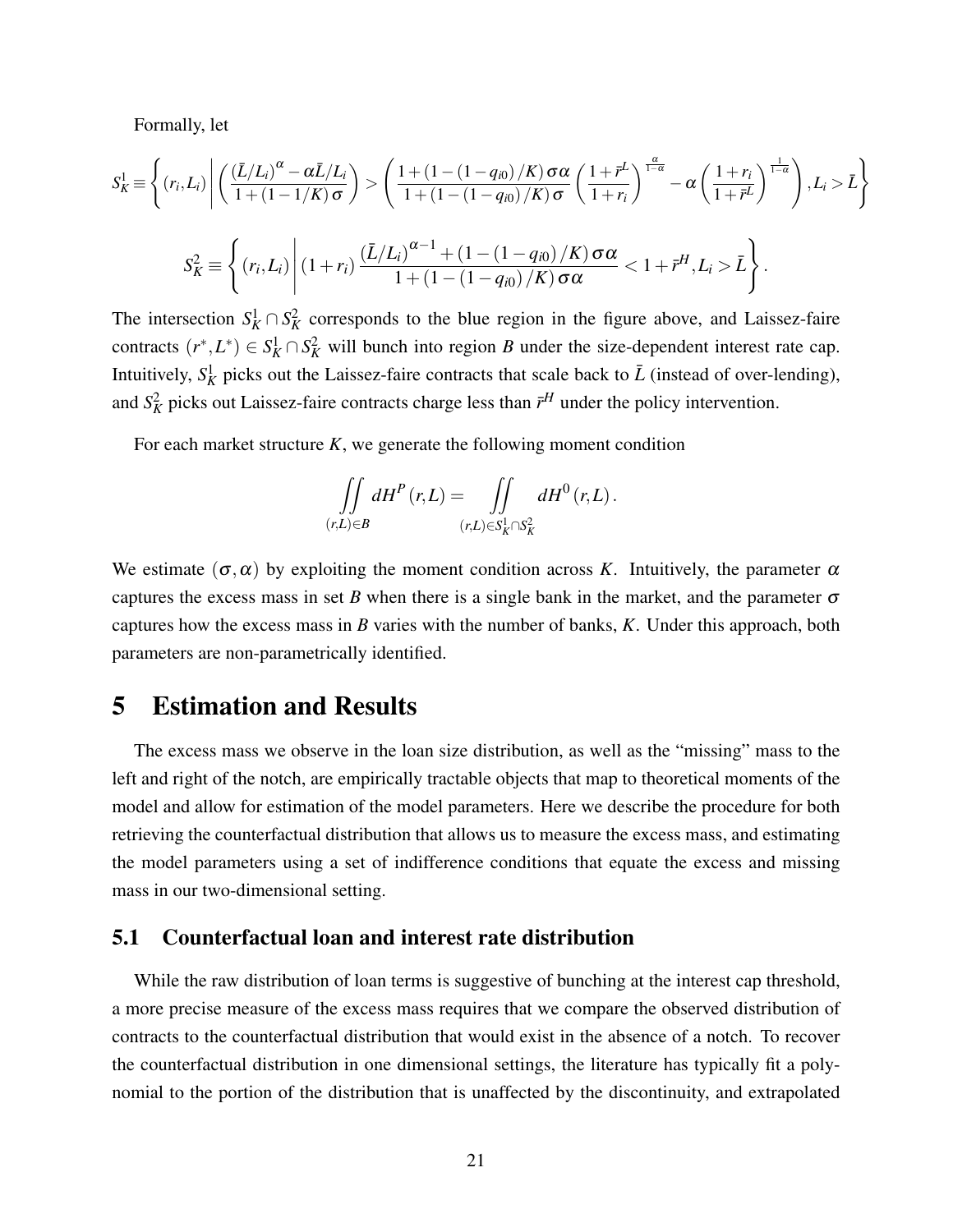the model to the region that is impacted by the discontinuity. These predicted values constitute the counterfactual distribution. We adopt a similar approach, extending it to the joint distribution of loan size and interest rates  $(r, L)$ . Specifically, we observe the empirical distribution of contracts,  $F^P(r, L)$ , with the goal of recovering counterfactual distribution  $F^0(r, L)$  under the Laissez-faire equilibrium.

We first take the subset of contracts from our sample that have interest rates below the lower interest rate ceiling  $\bar{r}^L$ . Within this subsample, we estimate the joint distribution of *L* and  $log(1+r)$ , allowing for a flexible correlation structure between the two variables. Using this joint distribution, we then predict the distribution of contracts,  $(\hat{r}, \hat{L})$ , for  $r > \bar{r}^L$ . Note that if *L* and  $log(1+r)$  were uncorrelated, our counterfactual distribution would be equivalent to the distribution of loans for whom  $r < \bar{r}^L$ .

This method relies on two central assumptions: 1) that the interest rate cap policy does not affect loan terms if the interest rate ceiling  $\bar{r}^L$  does not bind,  $F^P(r, L|r < \bar{r}^L) = F^0(r, L|r < \bar{r}^L)$ , and 2) that  $F(.)$  is analytic over its domain. This allows us to extrapolate the entire distribution from the conditional distribution for which  $r < \bar{r}^L$ .

While the distribution of both interest rates and loan size below the lower cap appear lognormally distributed, the presence of pronounced "round number bunching" at multiples of \$5,000, \$10,000, etc., generates some empirical challenges. For example, in fitting a smooth lognormal counterfactual joint distribution, we will fail to reflect the "spiky" nature of  $F^P(r, L | r < \bar{r}^L)$ . Therefore we take a more non-parametric approach: we divide the loan distribution into \$1,000 bins, and estimate the *conditional* probability of a loan *i* being in bin *b* as a linear function of its interest rate,  $Pr(L_i = L^b) = \alpha^b + \beta^b r_i$ . This allows us to predict the relative mass added to each bin for  $r > \bar{r}^L$ .

Figure [6](#page-22-0) compares the three relevant distributions: the full observed empirical distribution,  $F^P(r, L)$ , the observed empirical distribution below the lower interest rate ceiling,  $F^P(r, L|r <$  $F^L$ ), and the estimated counterfactual distribution,  $\hat{F}^0(r,L)$ . While very similar,  $\hat{F}^0(r,L)$  corrects  $F^P(r, L | r \lt \bar{r}^L)$  for the correlation between loan size and interest rates – since smaller loans tend to have higher interest rates, the extrapolation over  $r > \bar{r}^L$  adds density to the lower portion of the loan distribution. Note that while these figures plot the *marginal* distribution of *L*for visual clarity, our counterfactual is defined across the *joint* distribution of (*L*,*r*).

Figure [7](#page-23-0) shows the difference in density between the observed loan distribution and the counterfactual distribution, pooling over all markets and loans. Here the excess mass at the threshold,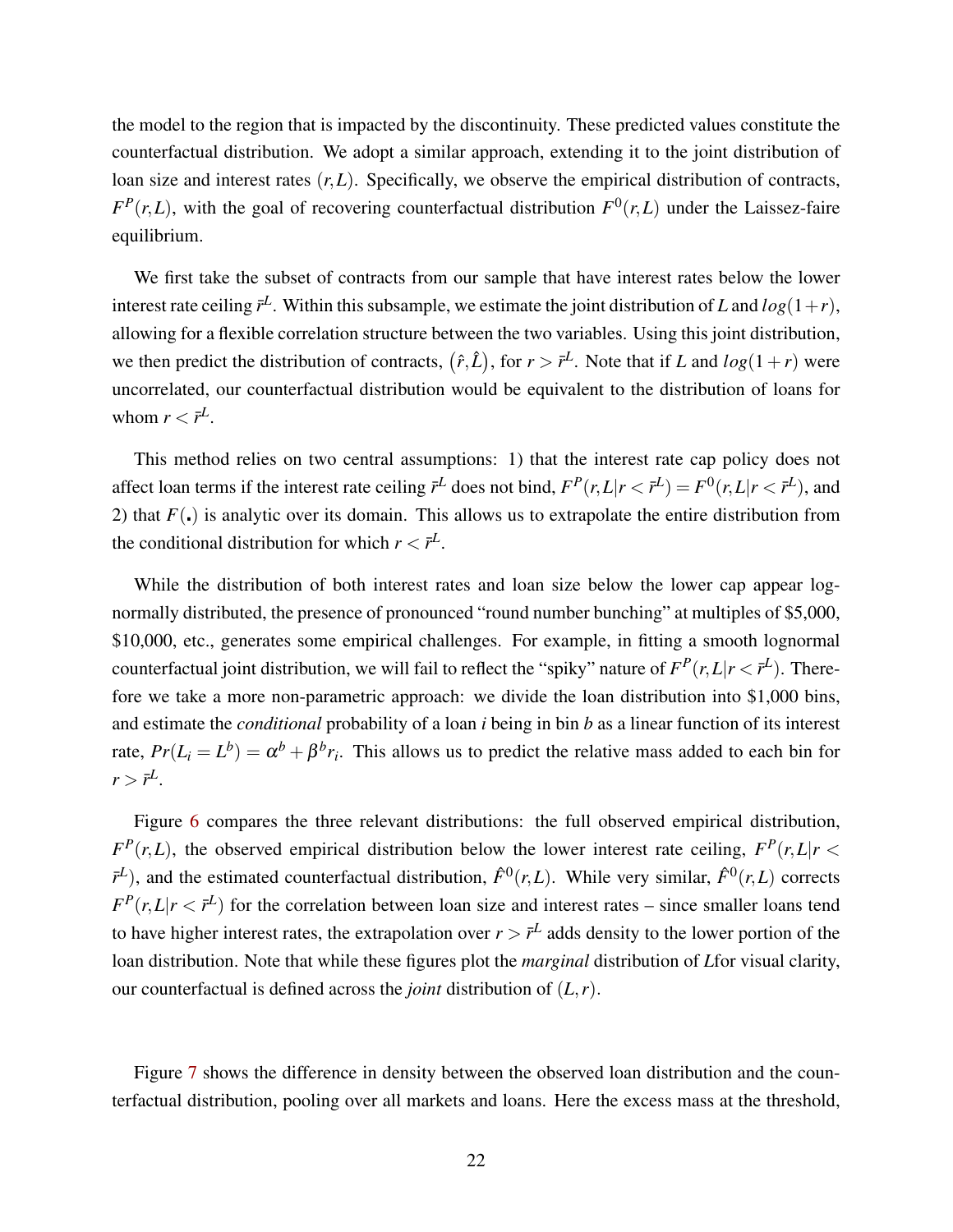<span id="page-22-0"></span>

Figure 6: Comparison of the empirical and counterfactual distributions

\$50,000, is pronounced and equal to 2 percentage points. One can also see that there is some missing mass to the right of the threshold, where loan contracts would have been located in the absence of the discontinuity.

#### 5.2 Estimation of Parameters

Our identification strategy relies not only on the observed excess and missing mass, but on the degree to which this excess mass varies with market concentration. Separate identification of both  $\alpha$  and  $\sigma$  requires that we have at least two moment equations; we use the fact that the indifference conditions are also a function of concentration, *K*,

For each market, we calculate the empirical joint probability density  $(\hat{F}_k^P)$  over a 2-dimensional grid, with grid points defined by the intervals  $L = [0:1,000:350,000]$  and  $log(r + 1)$  where  $r = [0:005:005:00]$ . The visible bunching in the loan size distribution at round number multiples requires that we use this discrete, rather than continuous, approach. We calculate the counterfactual density  $(\hat{F}_k^0)$  over this same domain, and calculate the difference between the two as  $\hat{D}_k = \hat{F}_k^P - \hat{F}_k^0$ . Figure

Using  $\hat{D}_k$ , we calculate the empirical analogues to our theoretical indifference conditions. Specifically excess and missing mass are defined as:

$$
\hat{E}_k = \sum_{i,j} \hat{D}_k(L_i, r_j) \cdot \mathbf{1}(r_j < \bar{r}^H)
$$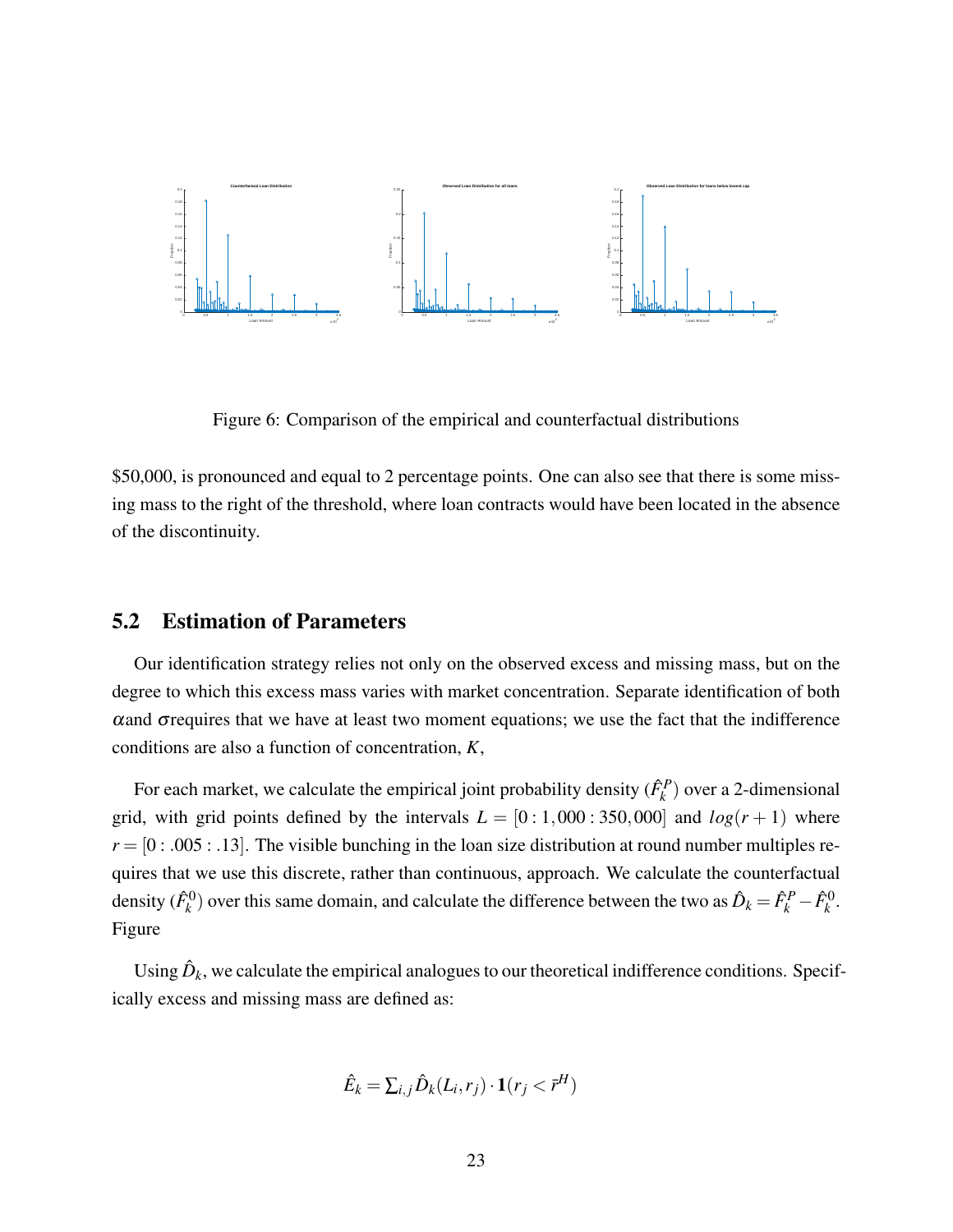<span id="page-23-0"></span>

Figure 7: Difference in Density between the Counterfactual and Observed Loan Distributions

$$
\hat{M}_k = \sum_{i,j} \hat{D}_k(L_i, r_j) \cdot \mathbf{1} \left( \frac{(\bar{L}/L_i)^{\alpha} - \alpha \bar{L}/L_i}{1 + (1 - 1/K)\sigma} > \frac{1 + (1 - 1/K)\sigma\alpha}{1 + (1 - 1/K)\sigma} \left( \frac{1 + \bar{r}^L}{1 + r_j} \right)^{\alpha/(1 - \alpha)} - \alpha \left( \frac{1 + r_j}{1 + \bar{r}^L} \right)^{1/(1 - \alpha)} \right) \cdot \mathbf{1} \left( (1 + r_j) \frac{(\bar{L}/L_i)^{\alpha - 1} + (1 - 1/K)\sigma\alpha}{1 + (1 - 1/K)\sigma\alpha} < 1 + \bar{r}^H \right)
$$

Our estimation routine chooses  $(\alpha, \sigma)$  such that:

$$
(\hat{\alpha}, \hat{\sigma}) = \arg \min R(\alpha, \sigma), \text{ where}
$$
  
 $R(\alpha, \sigma) = \sum_k (\hat{E}_k + \hat{M}_k)^2$ 

For  $K > 1$  the model is identified.

#### 5.3 Results

Our current specification splits the data into two groups by market size, using the threshold of  $K = 4$ , which provides two moment conditions to estimate our two key parameters. The preliminary estimates are shown in Table [2](#page-24-0) – these estimates imply that in a monopolistic market there would be a 31% markup over costs, while in a market with 5 lenders the markup would be 5.5%.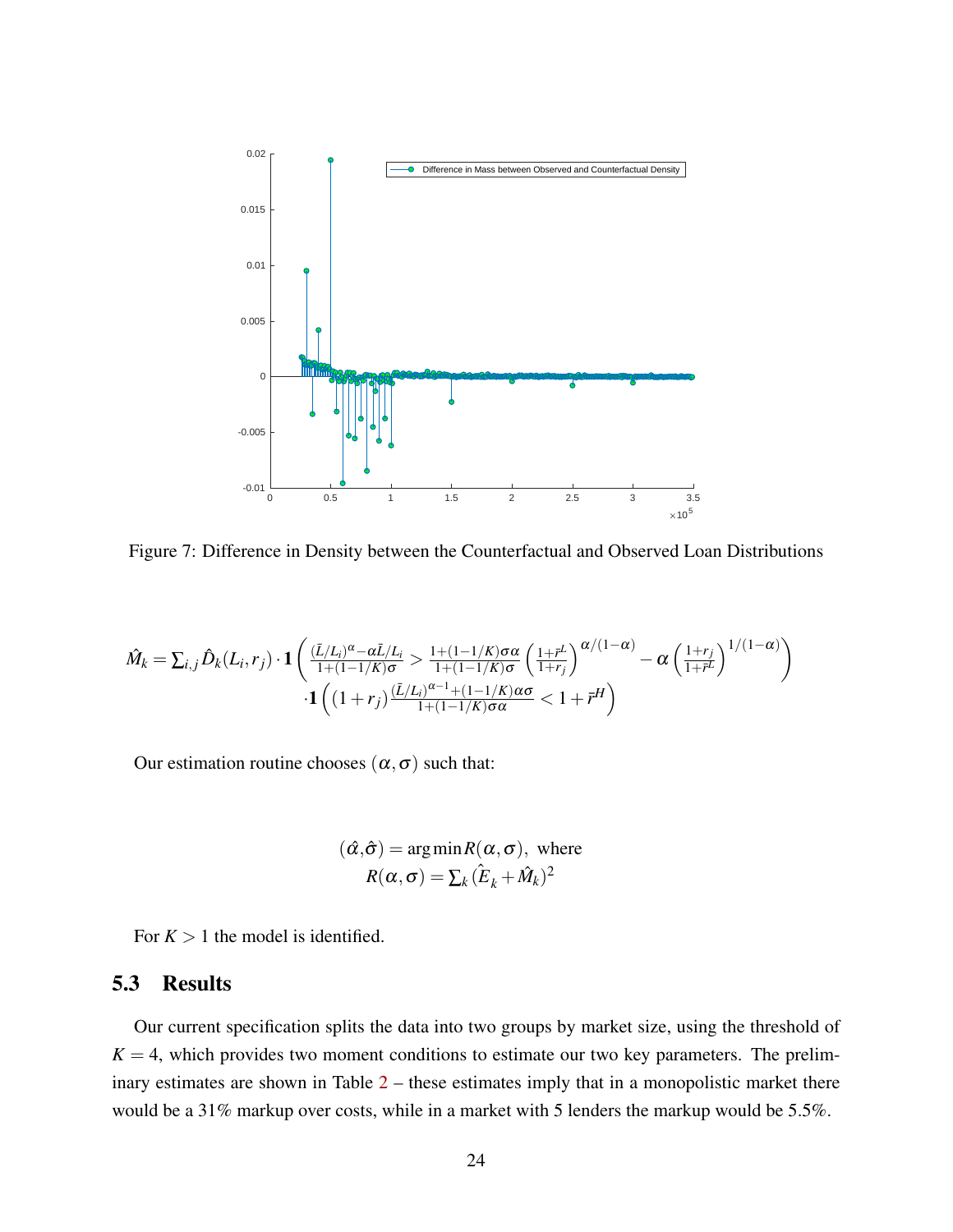|          | $\alpha$ | σ       |
|----------|----------|---------|
| Estimate | .76      | 5.876   |
|          |          | 240,188 |

Table 2: Parameter Estimates

## <span id="page-24-0"></span>6 Concluding Remarks

Access to credit is an important determinant of entrepreneurial growth, and comes at a vital point in the life-cycle of many firms. However, market power can create distortions and lead to sub-optimal provision of credit. This paper shows that, while even in the presence of significant market power intensive margin credit provision can be efficient, extensive margin responses can be inefficient. Utilizing a bunching estimator we estimate model parameters and show that excess bunching around interest rates notches is more pronounces in concentrated markets. We advance bunching approaches to environments with multi-dimensional behavioral responses, and provide general identification conditions for this approach.

Loan contracts have a number of different parameters, including not only interest rates and guarantees, but also maturity, covenants and other attributes which are affected by policy. Future work can further study multi-dimensional behavioral responses, and how lenders and borrowers respond to simultaneous changes in policy parameters.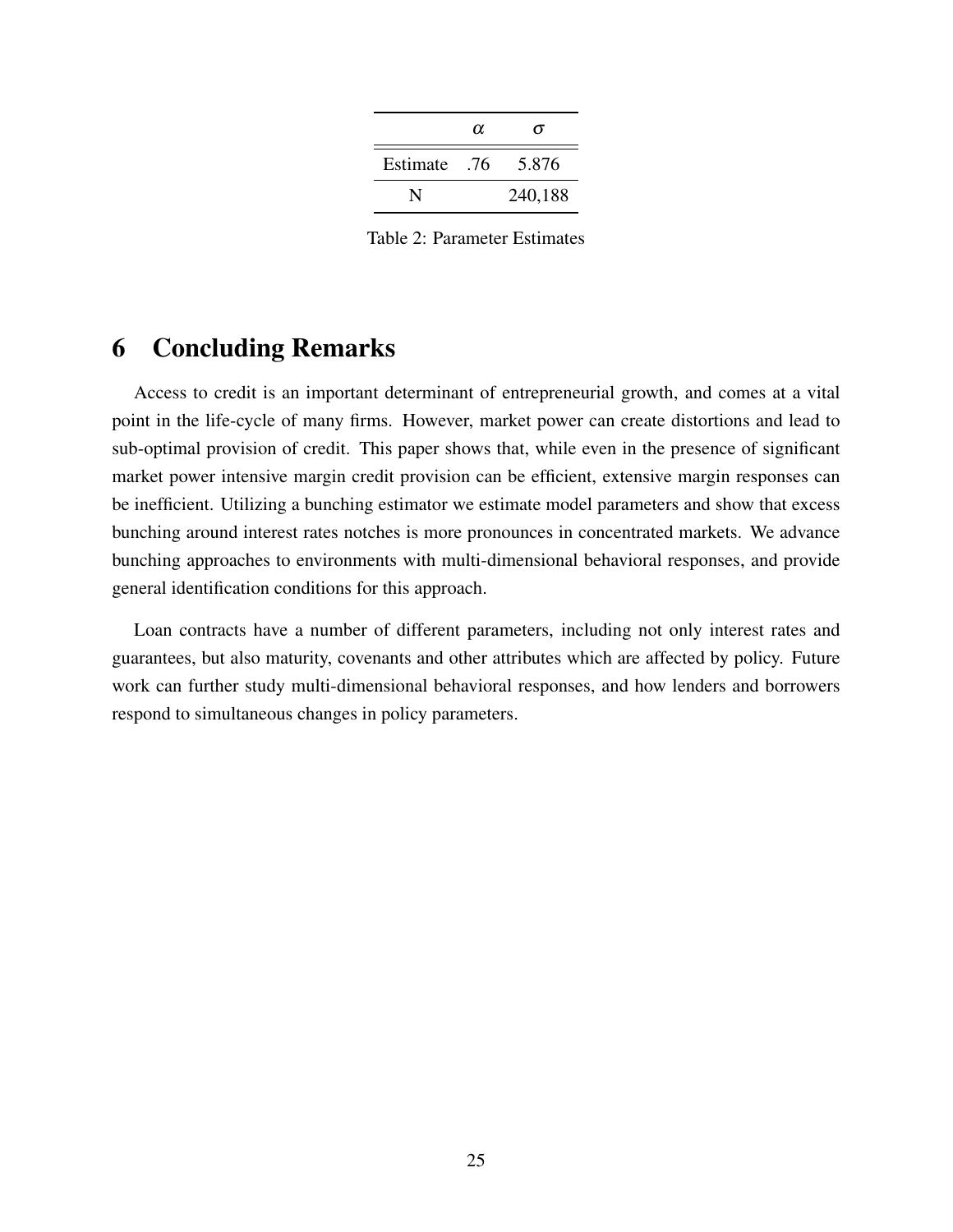## References

- <span id="page-25-7"></span>BACHAS, N., O. KIM, AND C. YANNELIS (2019): "Loan Guarantees and Credit Supply," *Working Paper*.
- <span id="page-25-2"></span>BARKAI, S. (2018): "Declining Labor and Capital Shares," *Working Paper*.
- <span id="page-25-6"></span>BARROT, J.-N. (2016): "Trade Credit and Industry Dynamics: Evidence from Trucking Firms," *Journal of Finance*, 71, 1975–2016.
- <span id="page-25-1"></span>BEST, M. AND H. KLEVEN (2018): "Housing Market Responses to Transaction Taxes: Evidence from Notches and Stimulus in the UK," *Review of Economic Studies*, 157–193.
- <span id="page-25-8"></span>BROWN, J. D. AND J. S. EARLE (2017): "Finance and Growth at the Firm Level: Evidence from SBA Loans," *The Journal of Finance*, 72, 1039–1080.
- <span id="page-25-9"></span>DARMOUNI, O. AND A. SUTHERLAND (2018): "Learning about Competitors: Evidence from SME Lending," *Unpublished Mimeo*.
- <span id="page-25-3"></span>DE LOECKER, J. (2018): "The Rise of Market Power and the Macroeconomic Implications," *Working Paper*.
- <span id="page-25-5"></span>DEFUSCO, A. AND A. PACIOREK (2017): "The Interest Rate Elasticity of Mortgage Demand: Evidence from Bunching at the Conforming Loan Limit," *American Economic Journal: Economic Policy*, 1, 210–240.
- <span id="page-25-0"></span>DRESCHLER, I., A. SAVOV, AND P. SCHNABL (2017): "Do Investment-Cash Flow Sensitivities Provide Useful Measures of Financing Constraints?" *Quarterly Journal of Economics*, 132, 1819–1876.
- <span id="page-25-4"></span>——— (2018): "Banking on Deposits: Maturity Transformation without Interest Rate Risk," *Working Paper*.
- <span id="page-25-10"></span>EVANS, D. S. AND B. JOVANOVIC (1989): "An Estimated Model of Entrepreneurial Choice under Liquidity Constraints." *Journal of Political Economy*, 97, 124–149.
- <span id="page-25-11"></span>GRANJA, J., C. LEUZ, AND R. RAJAN (2018): "Going the Extra Mile: Distant Lending and Credit Cycles," *NBER Working Paper*.
- <span id="page-25-12"></span>HOWELL, S. (2017): "Financing Innovation: Evidence from R&D Grants." *American Economic Review*, 4, 1136–64.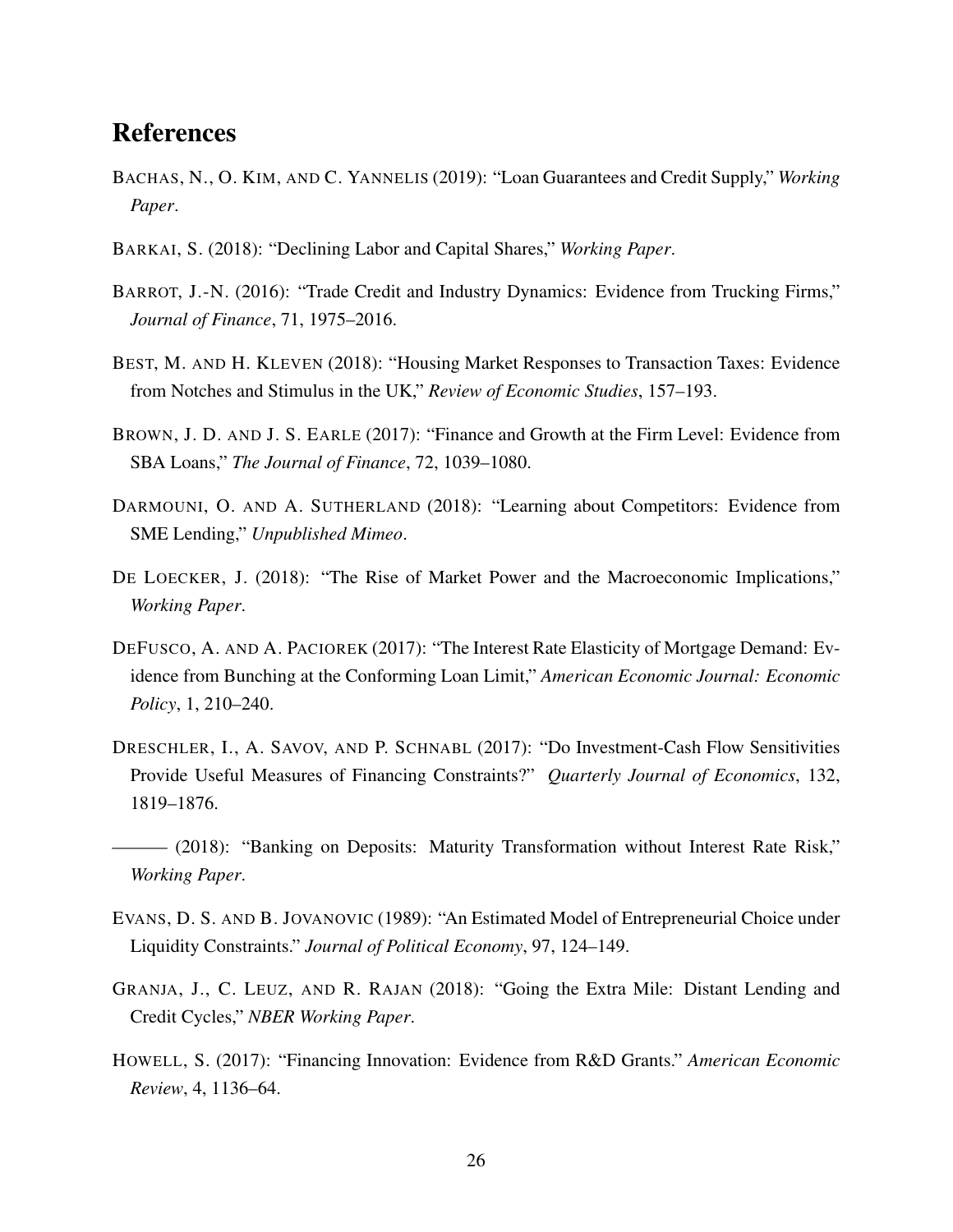- <span id="page-26-0"></span>KAPLAN, S. AND L. ZINGALES (1997): "Do Investment-Cash Flow Sensitivities Provide Useful Measures of Financing Constraints?" *Quarterly Journal of Economics*, 112, 169–215.
- <span id="page-26-2"></span>KLEVEN, H. (2016): "Bunching," *Annual Review of Economics*, 435–464.
- <span id="page-26-3"></span>KLEVEN, H. J. AND M. WASEEM (2013): "Using Notches to Uncover Optimization Frictions and Structural Elasticities: Theory and Evidence from Pakistan," *Quarterly Journal of Economics*, 128, 669–723.
- <span id="page-26-5"></span>LIU, E., A. MIAN, AND A. SUFI (2019): "Low Interest Rates, Market Power, and Productivity Growth," *Working Paper*.
- <span id="page-26-1"></span>PETERSEN, M. A. AND R. G. RAJAN (1994): "The Benefits of Lending Relationships: Evidence from Small Business Data," *The Journal of Finance*, 49, 3–37.
- <span id="page-26-6"></span> $-$  (1995): "The Effect of Credit Market Competition on Lending Relationships," The Quar*terly Journal of Economics*, 110, 3–37.
- <span id="page-26-4"></span>SAEZ, E. (2010): "Do Taxpayers Bunch at Kink Points?" *American Economic Journal: Economic Policy*, 2, 180–212.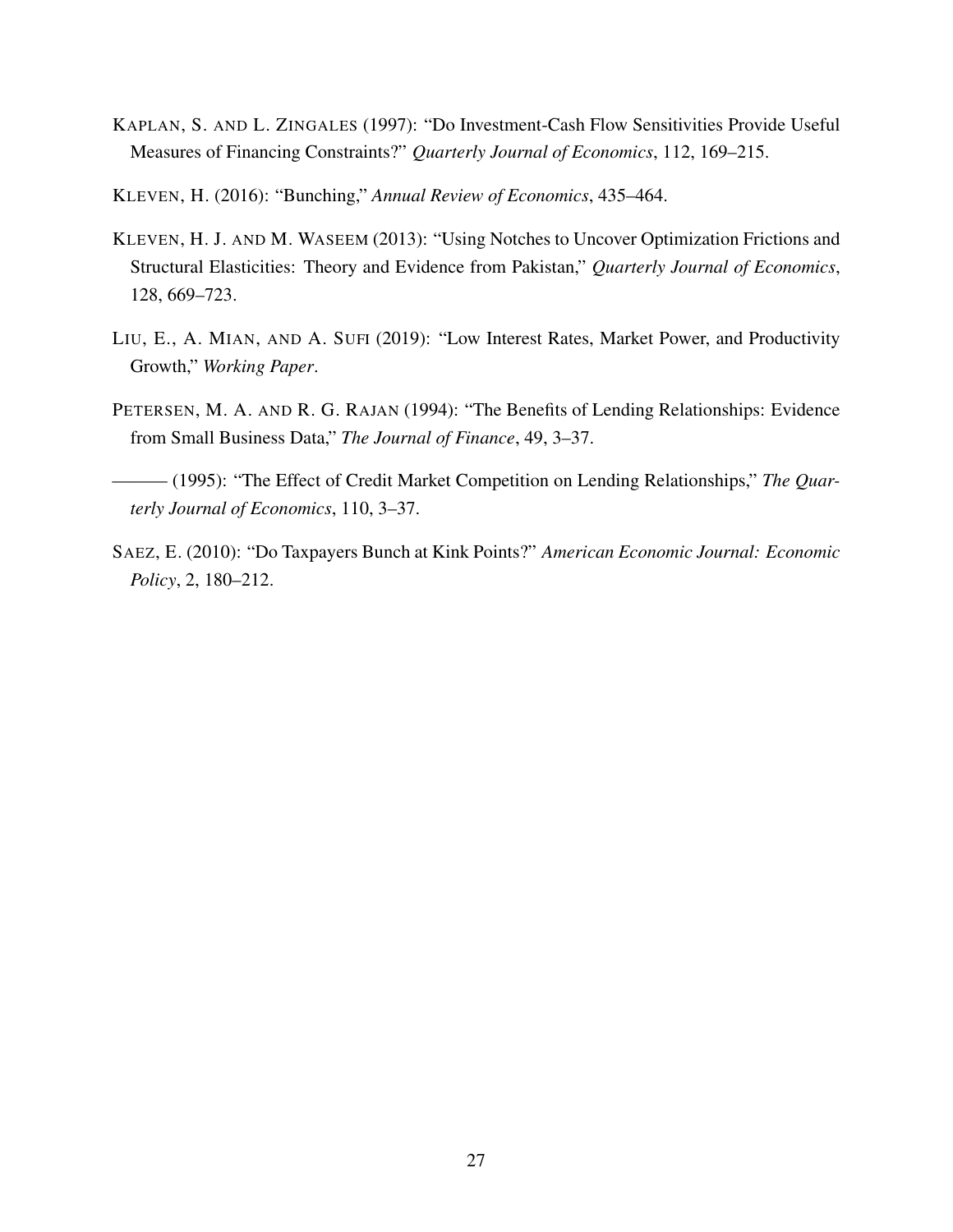# <span id="page-27-0"></span>A Model Simulations

<span id="page-27-1"></span>

Figure 8: Model Simulations of Distributional Response to an Interest Rate Ceiling, Across Markets of Varying Concentration